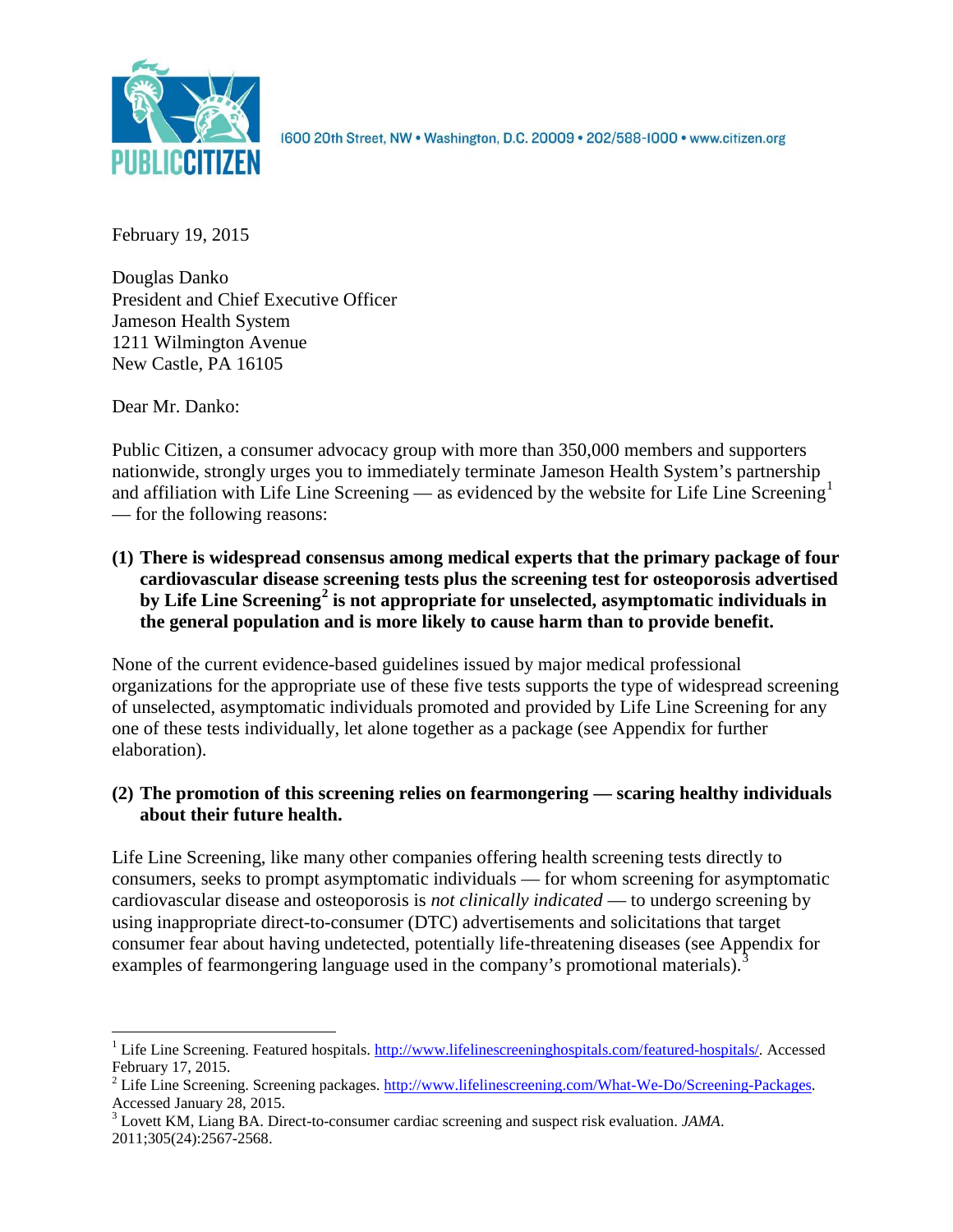### **(3) For many people, false-positive test results from this screening can lead to unfounded anxiety and additional unnecessary, risky, and costly diagnostic procedures and treatment interventions.**[4](#page-1-0),[5](#page-1-1)

Because this screening is performed broadly on *unselected, predominantly asymptomatic populations* (i.e., those not at significant risk), many people will have false**-**positive test results. False-positive results can cause unfounded anxiety and lead to additional diagnostic procedures and treatments, exposing screened individuals to additional risk of physical harm without providing offsetting benefits.

In addition to physical and psychological harms, false-positive results from medically inappropriate screening tests also cause financial harms to the people screened and to others. Unnecessary costs are borne *directly* by the screened patients/consumers for the initial screening and for some of the unnecessary follow-up testing and treatment interventions. Additionally, *indirect* cost to the broader insured population results from insurance companies passing on the costs of superfluous follow-up testing and treatment via increased premiums.

## **(4) Screening unselected, asymptomatic people will lead to** *overdiagnosis***, which occurs when individuals are diagnosed with conditions that will never cause symptoms or death.**

Some individuals undergoing inappropriate screening will have certain true-positive abnormal results, leading to the diagnosis of conditions that will never cause symptoms or death, a problem known as overdiagnosis.<sup>[6](#page-1-2)</sup> As with false-positive test results, overdiagnosis leads to unnecessary anxiety and unnecessary medical interventions. For example, imaging tests, such as the ultrasound cardiovascular disease screening tests offered by Life Line Screening, can detect abnormalities that for many people are minor and not destined to ever progress enough to cause symptoms or death; these people cannot benefit from treatment. In fact, they can only be harmed. When healthy people are systematically encouraged to get screened, overdiagnosis and the problems caused by it are made worse.<sup>[7](#page-1-3)</sup>

# **(5) The promotion and provision of this screening is** *unethical***.**

First, it is exploitative for Life Line Screening to profit from the promotion of medically nonbeneficial testing through the use of misleading advertisements and solicitations that play on people's fear. Second, this screening violates the ethical principles of beneficence (the duty to promote good and act in the best interest of the patient and the health of society) and nonmaleficence (the duty to do no harm to patients).  $8.9$  $8.9$  $8.9$  Finally, direct-to-consumer promotional

<span id="page-1-4"></span>2012;157(10):747-748.

<span id="page-1-5"></span><span id="page-1-0"></span><sup>4</sup> Lovett KM, Liang BA. Direct-to-consumer cardiac screening and suspect risk evaluation. *JAMA*.

<span id="page-1-1"></span><sup>2011;305(24):2567-2568.</sup> <sup>5</sup> Perry S. Buyer beware on 'direct-to-consumer' health screenings. March 21, 2012. *MinnPost.*  [http://www.minnpost.com/second-opinion/2012/03/buyer-beware-direct-consumer-health-screenings.](http://www.minnpost.com/second-opinion/2012/03/buyer-beware-direct-consumer-health-screenings) Accessed January 14, 2015.

<span id="page-1-2"></span><sup>6</sup> Welch HG, Schwartz LM, Woloshin S. *Overdiagnosed: Making People Sick in the Pursuit of Health*. 1st ed. Boston, MA: Beacon Press; 2011: at *xiv*.<br><sup>7</sup> *Ibid*. Page 44.<br><sup>8</sup> Wallace EA, Schumann JH, Weinberger SE. Ethics of commercial screening tests. *Ann Intern Med*.

<span id="page-1-3"></span>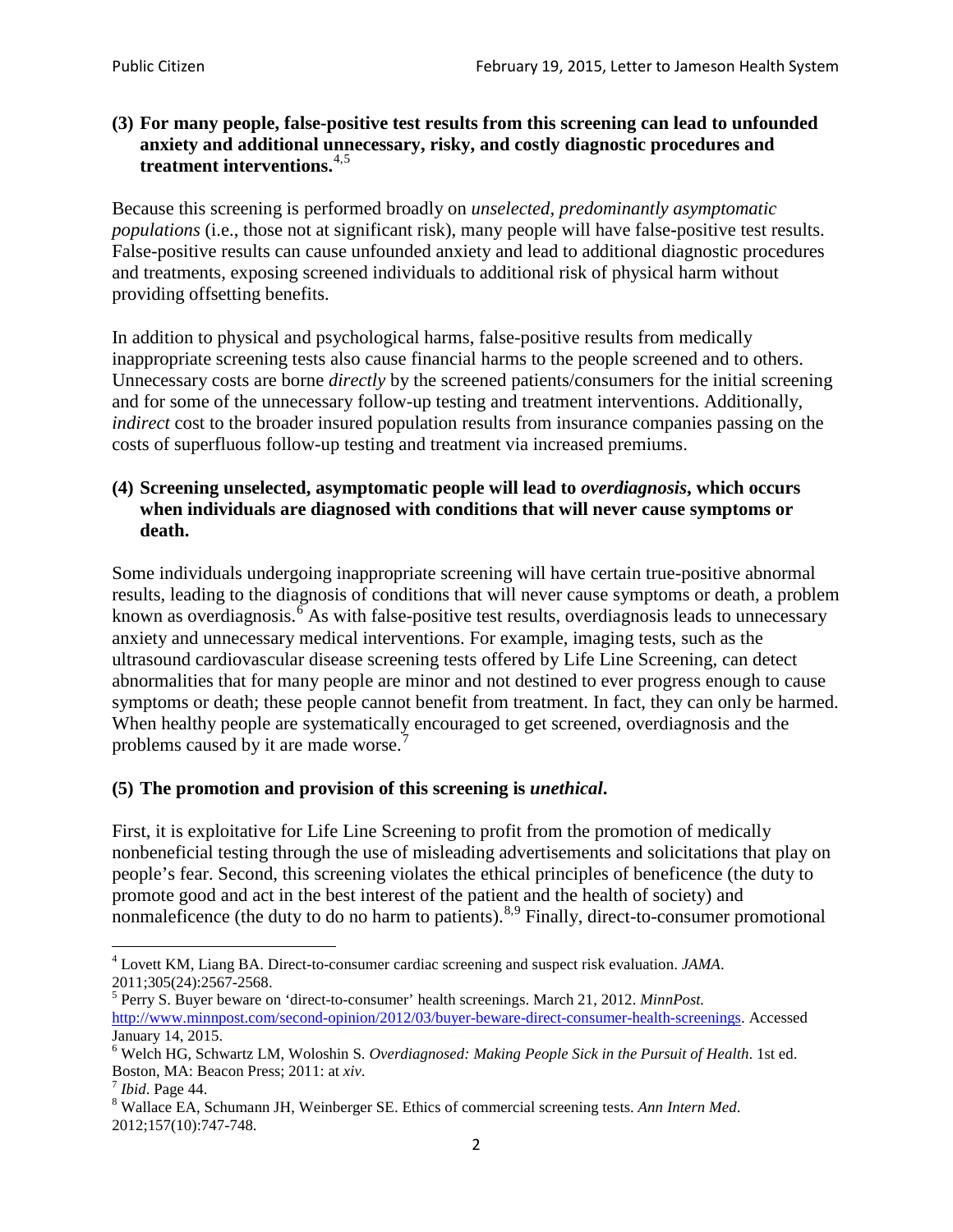materials for screening tests that fail to disclose published guidelines on recommended indications for these tests, as well as the risks of harm, violate the ethical principle of respect for persons and patient autonomy (the duty to protect and foster a patient's free, uncoerced choices). $\frac{10,11}{10,11}$  $\frac{10,11}{10,11}$  $\frac{10,11}{10,11}$  $\frac{10,11}{10,11}$ 

For these reasons, your institution's partnership with Life Line Screening does a great disservice to the community that you serve and adversely impacts public health more broadly. It is therefore imperative that your institution sever its relationship with Life Line Screening and refrain from endorsing the company's heavily promoted, nonselective, community**-**wide cardiovascular disease and osteoporosis screening programs.

Of note, many institutions like yours responded positively to similar requests from Public Citizen. In particular, on June 19, 2014, we wrote letters to 20 hospitals and medical institutions that had partnered with HealthFair, another company that inappropriately promotes similar direct-to-consumer cardiovascular disease screening tests, urging them to immediately sever their relationship with the company. [12](#page-2-2) Fifteen of the 20 institutions have informed either us or representatives of the news media that they have terminated or will be terminating their relationships with HealthFair. Public Citizen applauded these actions.

On August 11, 2014, the *Journal of the American Medical Association* published a Viewpoint article critical of hospital relationships with DTC disease screening companies.<sup>13</sup> The article co-authored by Erik Wallace, M.D., Associate Dean for the Colorado Springs Branch of the University of Colorado School of Medicine; John Schumann, M.D., Interim President, University of Oklahoma-Tulsa; and Steven Weinberger, M.D., Executive Vice President and Chief Executive Officer of the American College of Physicians, the pre**-**eminent national organization of internists — concluded as follows:

If the primary goal of hospitals and DTC screening companies is to improve the health of the populations they serve, then both entities should provide clear and convincing evidence of net benefit with the tests and treatments they offer. Given the controversy over the values and ethics of DTC screening companies and the services they offer, hospitals should clearly and publicly explain their relationships with DTC screening companies, given the lack of evidence to support mass vascular screenings. Hospitals also should justify such relationships transparently or, as Public Citizen suggests, sever such relationships.

Finally, we would also like to call to your attention the fact that on January 22, 2015, Public Citizen requested that the Federal Trade Commission investigate the advertising and promotional

<sup>&</sup>lt;sup>9</sup> Snyder L, American College of Physicians Ethics, Professionalism, and Human Rights Committee. American College of Physicians ethics manual. Sixth edition. Ann Intern Med. 2012;156(1):73-104.

<span id="page-2-0"></span><sup>&</sup>lt;sup>10</sup> Wallace EA, Schumann JH, Weinberger SE. Ethics of commercial screening tests. *Ann Intern Med*. 2012;157(10):747-748.

<span id="page-2-1"></span> $11$  Snyder L, American College of Physicians Ethics, Professionalism, and Human Rights Committee. American College of Physicians ethics manual: Sixth edition. *Ann Intern Med*. 2012;156(1):73-104.<br><sup>12</sup> Public Citizen. Letters to twenty hospitals and medical institutions asking them to end their partnerships with

<span id="page-2-2"></span>HealthFair. [http://www.citizen.org/hrg2206.](http://www.citizen.org/hrg2206) Accessed October 2, 2014.

<span id="page-2-3"></span><sup>13</sup> Wallace EA, Schumann JH, Weinberger SE. Hospital relationships with direct-to-consumer screening companies. *JAMA*. 2014;312(9):891-892. Published online August 11, 2014. doi:10.1001/jama.2014.9500.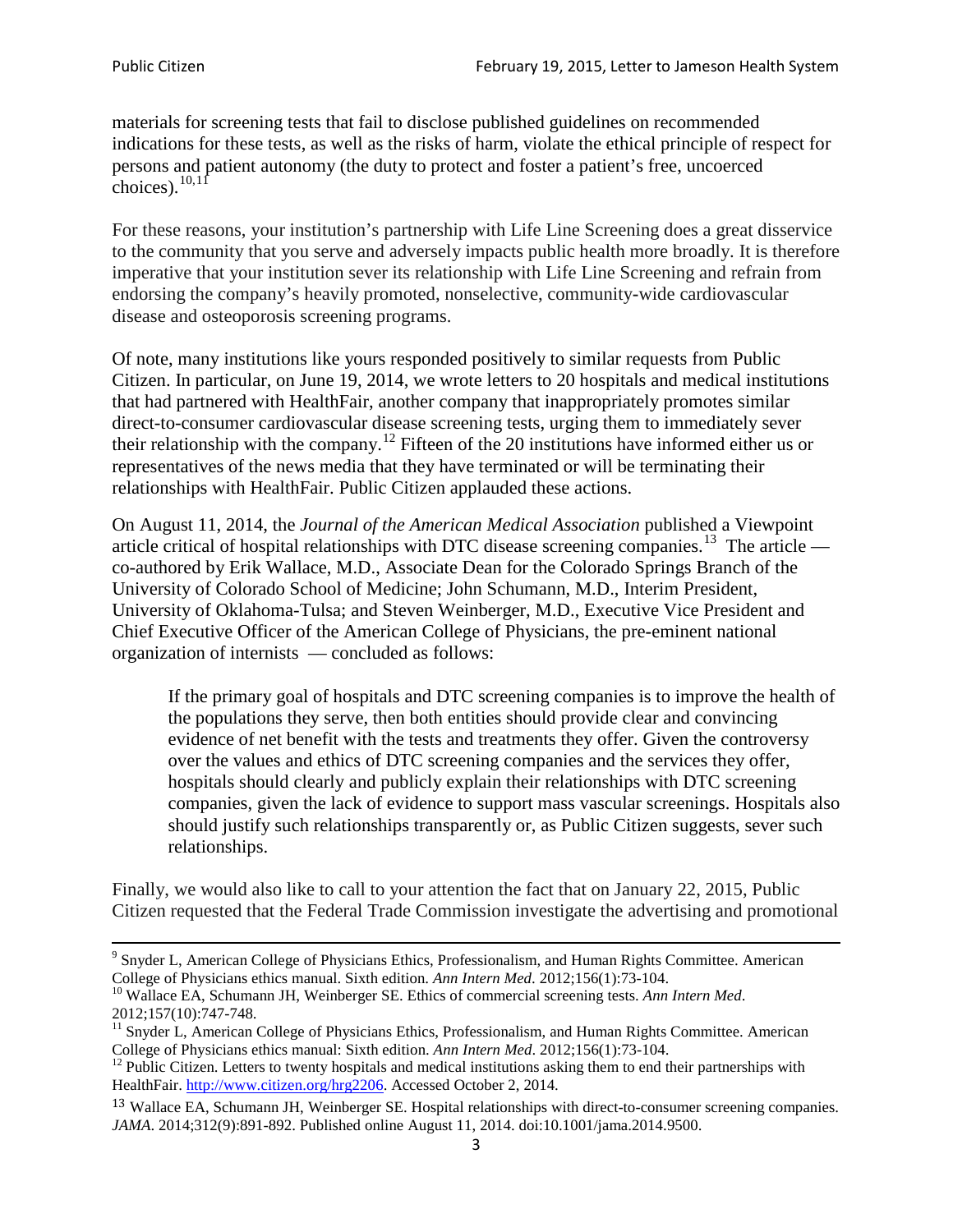activities of Life Line Screening. There is evidence that the company's advertising and promotional materials contain numerous statements that may be deceptive within the meaning of the Federal Trade Commission Act. These materials make unsubstantiated medical-benefit efficacy claims about Life Line Screening's primary cardiovascular disease and osteoporosis screening package, and they omit information material to consumers regarding the risks of adverse health-related outcomes and financial harms that may result from the screening.

Thank you for your prompt attention to this important patient safety and public health issue. Please contact us when you end your relationship with Life Line Screening.

Sincerely,

Vikram Krishnasamy, M.D., M.P.H. Researcher Public Citizen's Health Research Group

Michael Carome, M.D. **Director** Public Citizen's Health Research Group

Sidney M. Wolfe, M.D. Founder and Senior Adviser Public Citizen's Health Research Group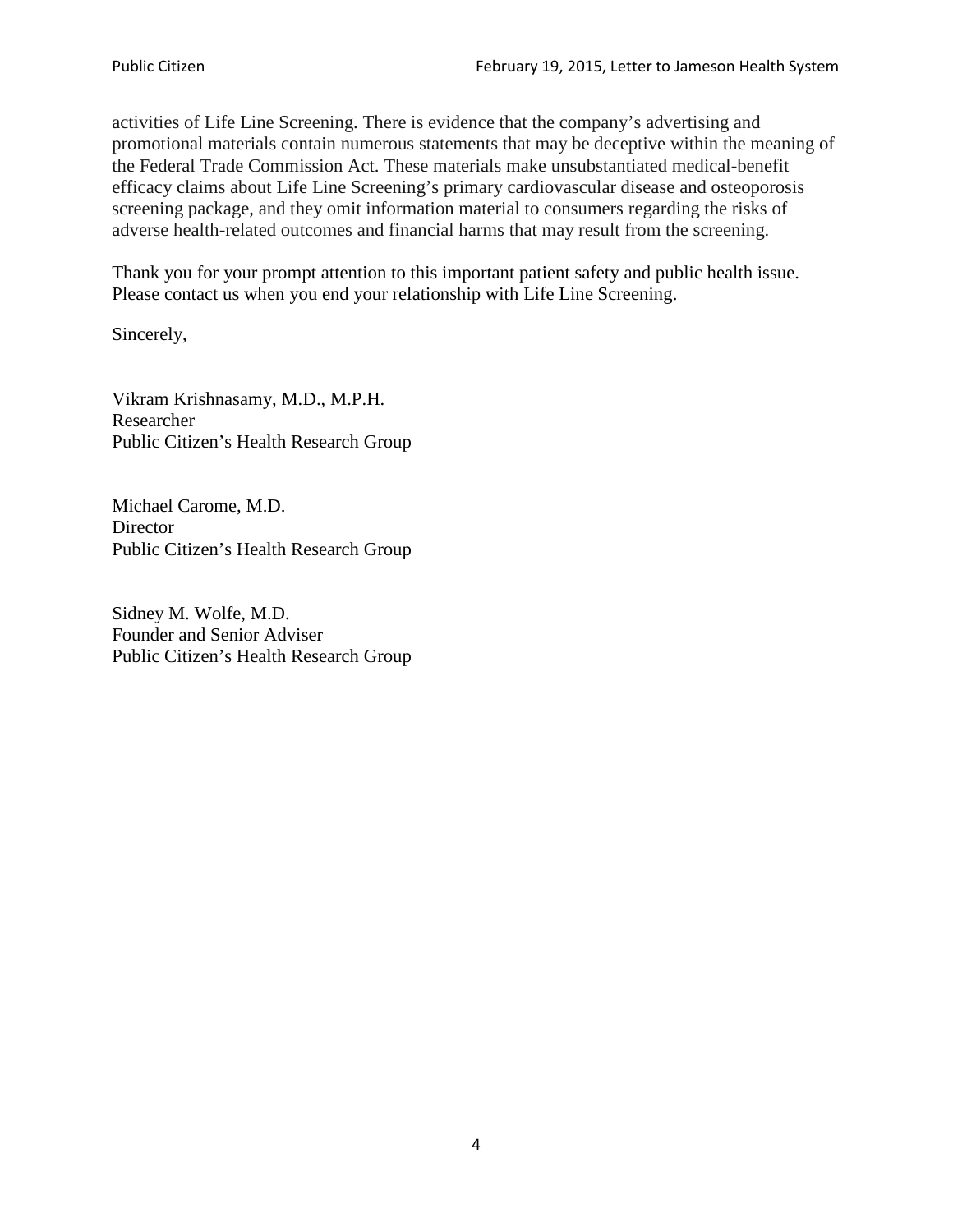# **Appendix**

## **Assessment of Cardiovascular Disease and Osteoporosis Screening Tests Offered by Life Line Screening**

Life Line Screening heavily promotes directly to consumers a package of four cardiovascular disease screening tests plus an osteoporosis risk assessment test.<sup>[14](#page-4-0),[15](#page-4-1)</sup> The four cardiovascular disease screening tests in the package are an electrocardiogram to screen for atrial fibrillation, a carotid artery ultrasound, an abdominal aortic aneurysm ultrasound, and a peripheral arterial disease test. The osteoporosis risk assessment test is an ultrasound of the heel bone to measure bone mass density.

Promotional materials describing these screening tests on the Life Line Screening website and in direct-to-consumer print solicitations mailed directly to people's homes misleadingly note the following:

Since our inception in 1993, we have screened nearly eight million people, and currently screen nearly one million people each year at over 16,000 screening events nationwide. Through this experience, we often identify serious health issues and **have helped save thousands of lives**. [16](#page-4-2) [Emphasis added]

"These screenings have **proven to be safe and accurate** in detecting your risks of stroke and vascular disease – so you and your doctor can do something about it before it's too late."<sup>[17](#page-4-3)</sup> [Emphasis added]

The Life Line Screening promotional materials recommend that adults over age 50 undergo these five screening tests annually:<sup>[18](#page-4-4),[19,](#page-4-5)[20,](#page-4-6)[21](#page-4-7),[22](#page-4-8)</sup>

Q. Who needs to be screened?

A. The answer is anyone over 50 who wants to be proactive about his or her health. …

<span id="page-4-0"></span><sup>&</sup>lt;sup>14</sup> Life Line Screening. Screening packages. [http://www.lifelinescreening.com/What-We-Do/Screening-Packages.](http://www.lifelinescreening.com/What-We-Do/Screening-Packages) AccessedJanuary 9, 2015.

<span id="page-4-1"></span><sup>&</sup>lt;sup>15</sup> Undated letter from Kevin DeWeese, Director of Clinical Operations, Life Line Screening, to a consumer.

Received November 2014.<br><sup>16</sup> Life Line Screening. Who we are. http://www.lifelinescreening.com/Who-We-Are. Accessed January 9, 2015.

<span id="page-4-3"></span><span id="page-4-2"></span><sup>&</sup>lt;sup>17</sup> Undated letter from Kevin DeWeese, Director of Clinical Operations, Life Line Screening, to a consumer. Received November 2014.

<span id="page-4-4"></span><sup>&</sup>lt;sup>18</sup> Life Line Screening. Atrial fibrillation screening. [http://www.lifelinescreening.com/What-We-Do/What-We-](http://www.lifelinescreening.com/What-We-Do/What-We-Screen-For/Atrial-Fibrillation)[Screen-For/Atrial-Fibrillation.](http://www.lifelinescreening.com/What-We-Do/What-We-Screen-For/Atrial-Fibrillation) Accessed January 9, 2015.

<sup>&</sup>lt;sup>19</sup> Life Line Screening. Carotid artery disease screening. [http://www.lifelinescreening.com/What-We-Do/What-We-](http://www.lifelinescreening.com/What-We-Do/What-We-Screen-For/Carotid-Artery-Disease)

<span id="page-4-6"></span><span id="page-4-5"></span>[Screen-For/Carotid-Artery-Disease.](http://www.lifelinescreening.com/What-We-Do/What-We-Screen-For/Carotid-Artery-Disease) Accessed January 9, 2015.<br><sup>20</sup> Life Line Screening. Abdominal aortic aneurysm screening.. http://www.lifelinescreening.com/What-We-Do/What-We-Do/What-We-Screen-For/Abdominal-Aortic-Aneury

<span id="page-4-7"></span><sup>&</sup>lt;sup>21</sup> Life Line Screening. Peripheral arterial disease screening. [http://www.lifelinescreening.com/What-We-Do/What-](http://www.lifelinescreening.com/What-We-Do/What-We-Screen-For/Peripheral-Arterial-Disease)

<span id="page-4-8"></span>[We-Screen-For/Peripheral-Arterial-Disease.](http://www.lifelinescreening.com/What-We-Do/What-We-Screen-For/Peripheral-Arterial-Disease) Accessed January 9, 2015.<br><sup>22</sup> Life Line Screening. Osteoporosis screening/bone density test. [http://www.lifelinescreening.com/What-We-](http://www.lifelinescreening.com/What-We-Do/What-We-Screen-For/Osteoporosis)[Do/What-We-Screen-For/Osteoporosis.](http://www.lifelinescreening.com/What-We-Do/What-We-Screen-For/Osteoporosis) Accessed January 9, 2015.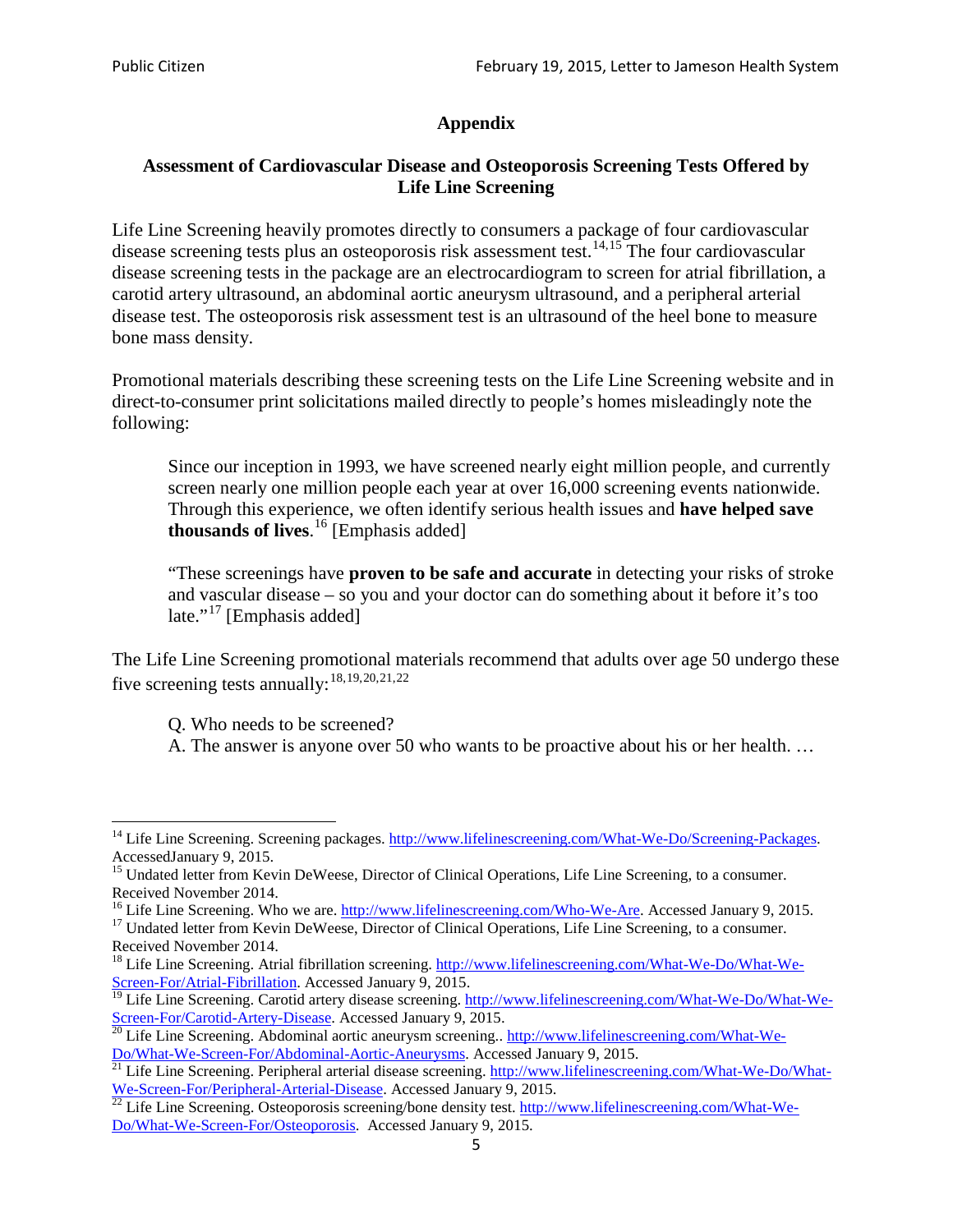However if you have a family history of stroke or heart disease, or if you have high risk factors such as being overweight, high cholesterol, smoking, or lack exercise you may wish to be screened, even if you are in your  $40^\circ$ s.<sup>[23](#page-5-0)</sup>

Life Line Screening's primary package is offered at a price of \$149, purportedly providing consumers a "savings of \$181."<sup>[24](#page-5-1)</sup>

Life Line Screening seeks to prompt asymptomatic individuals for whom screening for asymptomatic cardiovascular disease and osteoporosis is *not clinically indicated* to undergo screening by using inappropriate direct-to-consumer advertisements and solicitations that target consumer fear about having undetected, potentially life-threatening diseases.<sup>[25](#page-5-2)</sup> Examples of such statements found on Life Line Screening's website and print solicitation materials include the following:

- Website: "The absence of risk factors does **not** guarantee that a person will not die from a heart attack. In fact, 1 in 3 people who develop a myocardial infarction (MI) will not have any of the conventional risk factors, which include smoking, unhealthy diet, obesity, physical inactivity, high blood pressure, diabetes and raised lipids."[26](#page-5-3) [Emphasis in original]
- Website: "Similarly, **80% – 85% of strokes occur without warning in asymptomatic patients**, so they can only be significantly reduced by finding and treating the disease before it happens."<sup>[27](#page-5-4)</sup> [Emphasis added]
- Website: "Abdominal aortic aneurysms pose a threat because **they are usually silent until a medical emergency occurs**."[28](#page-5-5) [Emphasis added]
- Website: "**Aneurysms are a health risk because they can burst or rupture. A ruptured aneurysm can cause severe internal bleeding, which can lead to shock or even death.**"<sup>[29](#page-5-6)</sup> [Emphasis in original]
- Website: "Your carotid arteries are the two large blood vessels in your neck that supply blood to your brain. When these arteries become clogged with cholesterol, they become

<span id="page-5-0"></span><sup>&</sup>lt;sup>23</sup> Life Line Screening. Questions  $\&$  answers about Life Line Screening. Enclosure to undated letter from Kevin DeWeese, Director of Clinical Operations, Life Line Screening, to a consumer. Received November 2014.

<span id="page-5-1"></span><sup>&</sup>lt;sup>24</sup> Undated letter from Kevin DeWeese, Director of Clinical Operations, Life Line Screening, to a consumer. Received November 2014.

<span id="page-5-2"></span><sup>25</sup> Lovett KM, Liang BA. Direct-to-consumer cardiac screening and suspect risk evaluation. *JAMA*.  $2011;305(24):2567-2568$ .<br><sup>26</sup> Life Line Screening. The benefits of ultrasound screening in key cardiovascular disease areas.

<span id="page-5-3"></span>[http://www.lifelinescreeningresearch.com/the-benefits-of-ultrasound-screening/.](http://www.lifelinescreeningresearch.com/the-benefits-of-ultrasound-screening/) Accessed January 9, 2015.<br><sup>28</sup> Life Line Screening. Abdominal aortic aneurysm screening. http://www.lifelinescreening.com/What-We-<br><sup>28</sup> Life L

<span id="page-5-5"></span><span id="page-5-4"></span>[Do/What-We-Screen-For/Abdominal-Aortic-Aneurysms.](http://www.lifelinescreening.com/What-We-Do/What-We-Screen-For/Abdominal-Aortic-Aneurysms) Accessed January 9, 2015. <sup>29</sup> Life Line Screening. Abdominal aortic aneurysm (AAA).

<span id="page-5-6"></span>[http://www.lifelinescreening.com/~/media/Files/US/pdfs/FactSheetAAAupdated.ashx.](http://www.lifelinescreening.com/~/media/Files/US/pdfs/FactSheetAAAupdated.ashx) Accessed January 9, 2015.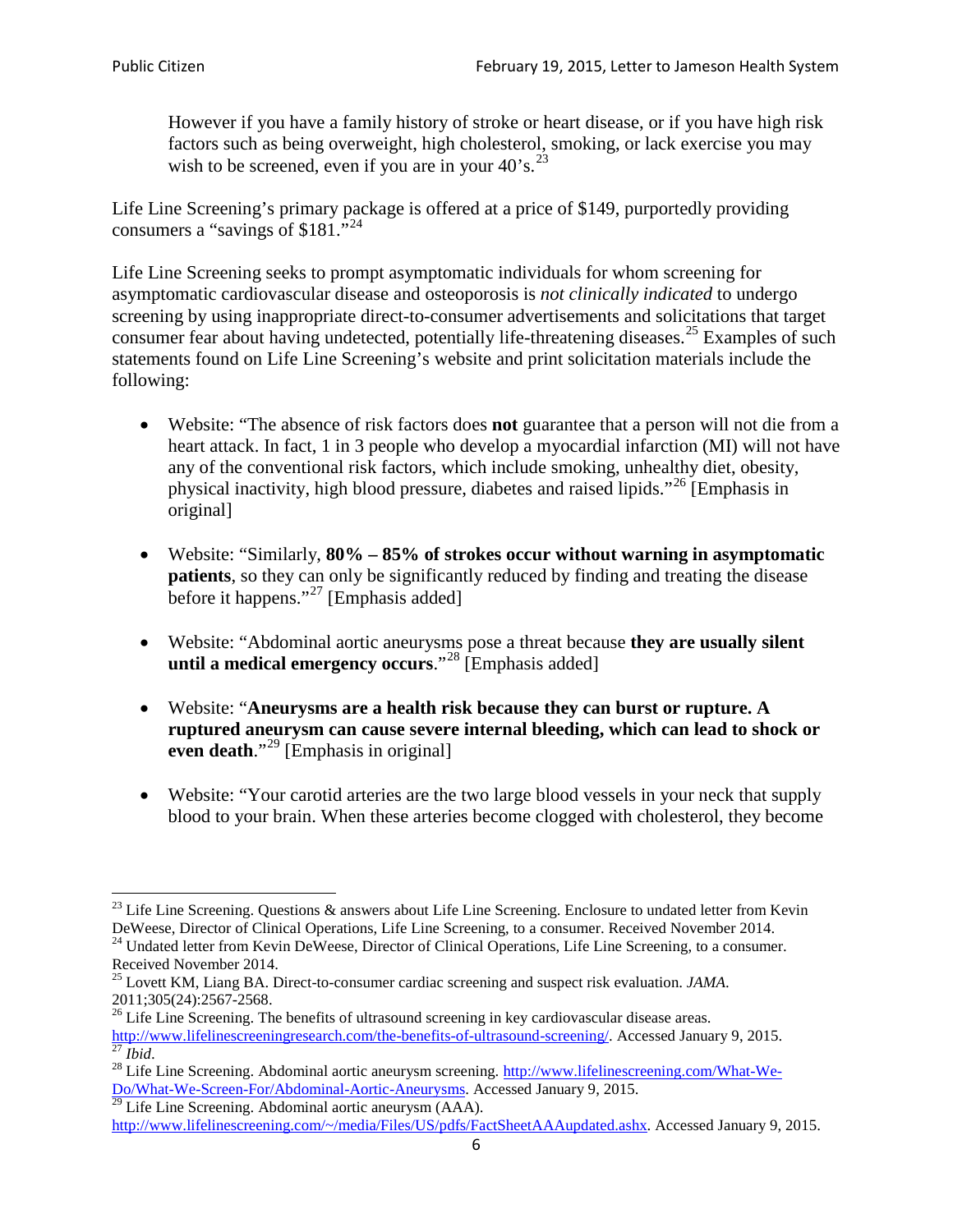**dangerously narrow**. **If a blood clot occurs in the carotid arteries, then blood cannot reach your brain and a stroke can result**. "<sup>[30](#page-6-0)</sup> [Emphasis added]

- Website: "A ruptured aortic aneurysm can cause massive internal bleeding and requires prompt emergency treatment to prevent death. **It is estimated that 80% of people with a ruptured aneurysm will die, and that many of these will die before being able to reach a hospital.**"<sup>[31](#page-6-1)</sup> [Emphasis added]
- Website: "As we age, bones begin to break down faster than new bone can be formed. Osteoporosis removes minerals from bones until they become so weak and brittle that they fracture very easily. Actions such as bending to pick up a newspaper, lifting a vacuum, or even coughing can cause a fracture. **Some fractures, such as hip fractures, may require hospitalization or major surgery, and may result in disability or even**  death."<sup>[32](#page-6-2)</sup> [Emphasis added]
- Direct-to-consumer letter: "These screenings have proven to be safe and accurate in detecting **your risks of stroke and vascular disease** – so you and your doctor **can do something about it before it's too late.**"<sup>[33](#page-6-3)</sup> [Emphasis added]
- Direct-to-consumer letter: "The lifetime risk of stroke for middle-aged men and women is 1 in 5 for women and 1 in 6 for men, and **it takes a terrible toll on families**."[34](#page-6-4) [Emphasis added]
- Direct-to-consumer letter: "Life Line Screening has conducted nearly 8 million screenings, and customers sometimes tell us they feel the **screenings saved their lives**."[35](#page-6-5) [Emphasis added]
- Direct-to-consumer letter:  $36$  "What's inside your arteries?" [Emphasis in original]

As discussed below, a review of current evidence-based guidelines and relevant scientific literature fails to provide support for use of these five tests — individually or together as a package — for widespread screening of asymptomatic individuals in the general adult population over age 50 on a one-time basis, let alone annually. For many individuals, the risks of harm outweigh the benefits of the testing. Moreover, since the tests are not clinically indicated for most people being screened, and since many people will undergo additional unnecessary testing, these screenings are resulting in financial harm to many individuals.

<span id="page-6-0"></span><sup>&</sup>lt;sup>30</sup> Life Line Screening. Carotid artery disease screening. [http://www.lifelinescreening.com/What-We-Do/What-We-](http://www.lifelinescreening.com/What-We-Do/What-We-Screen-For/Carotid-Artery-Disease)[Screen-For/Carotid-Artery-Disease.](http://www.lifelinescreening.com/What-We-Do/What-We-Screen-For/Carotid-Artery-Disease) Accessed January 9, 2015.<br><sup>31</sup> *Ibid.* 32 Life Line Screening. Osteoporosis screening/bone density test. [http://www.lifelinescreening.com/What-We-](http://www.lifelinescreening.com/What-We-Do/What-We-Screen-For/Osteoporosis)

<span id="page-6-2"></span><span id="page-6-1"></span>[Do/What-We-Screen-For/Osteoporosis.](http://www.lifelinescreening.com/What-We-Do/What-We-Screen-For/Osteoporosis) Accessed January 9, 2015. <sup>33</sup> Undated letter from Kevin DeWeese, Director of Clinical Operations, Life Line Screening, to a consumer.

<span id="page-6-3"></span>Received November 2014.<br><sup>34</sup> Ibid.

<span id="page-6-4"></span>

<span id="page-6-5"></span><sup>34</sup> *Ibid*. 35 *Ibid*. 36 *Ibid*.

<span id="page-6-6"></span>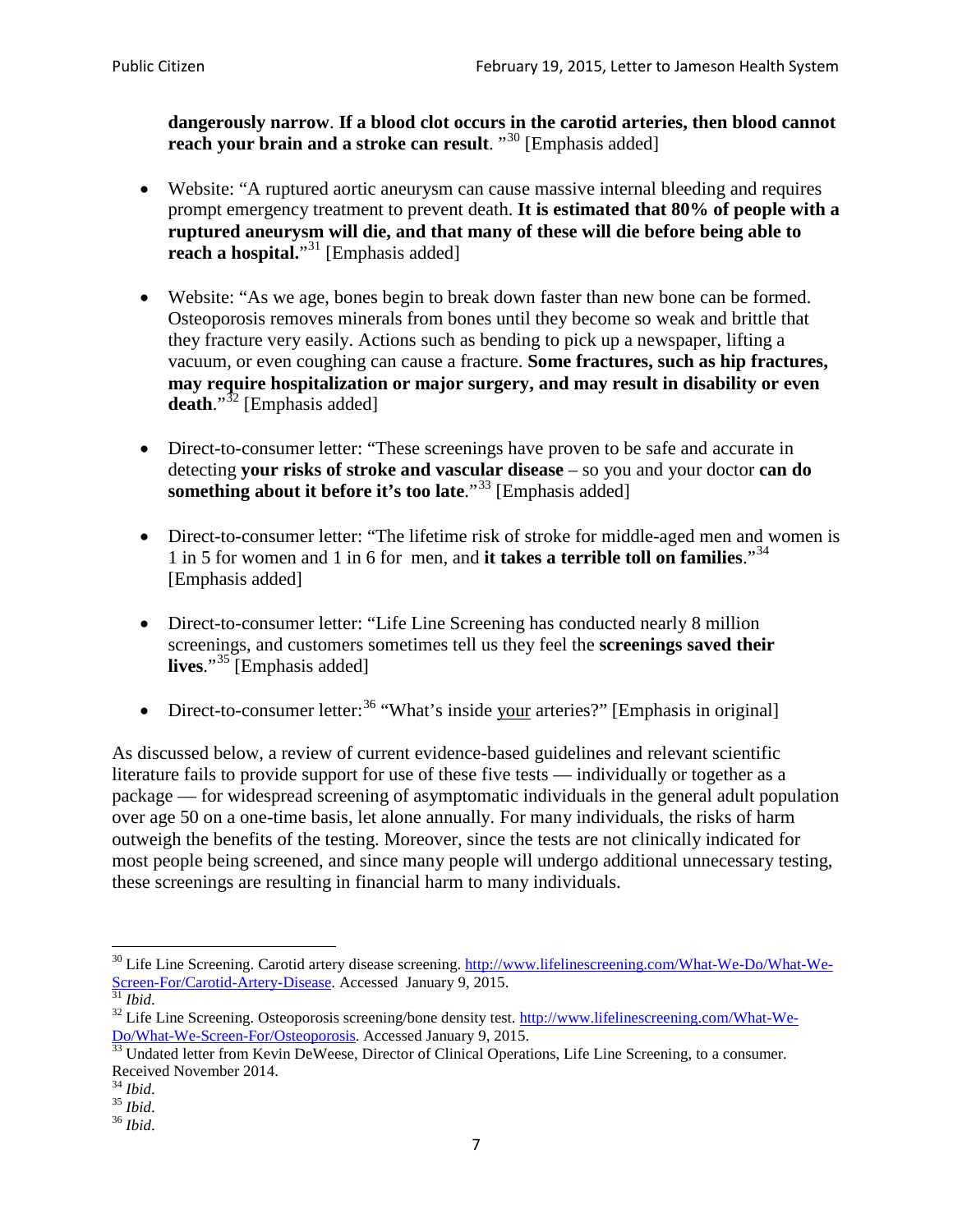Although the following screening tests sound appealing, each one either: (a) clinically benefits only appropriately selected high-risk groups of patients (rather than *all* adults over age 50); or (b) has not been scientifically proven to provide any clinically meaningful benefit to anyone. Widespread and indiscriminate use of these tests is likely to be harmful to large numbers of individuals in the general, asymptomatic population by yielding a significant number of falsepositive test results, leading to subsequent unnecessary diagnostic procedures and treatments, associated adverse effects of those procedures and treatments, and unwarranted anxiety in tested individuals. In addition, some individuals undergoing inappropriate screening will have truepositive abnormal results, but the abnormalities found will never cause symptoms or death, leading to overdiagnosis.

# **A. Atrial fibrillation screening with electrocardiogram (ECG):**

The Life Line Screening online promotional materials state:<sup>[37](#page-7-0)</sup>

Atrial Fibrillation is the most common type of heart arrhythmia (abnormal heartbeat). It occurs when the heart's upper chambers (the atria) beat irregularly or quiver. Without an effective heartbeat blood isn't pumped completely out of the atria, causing blood to pool and possibly clot. A clot can travel to other parts of the body, including the brain, where it may result in stroke.

Screening for Atrial Fibrillation

• A non-invasive procedure used to detect irregular heartbeat (a major risk factor for stroke), an Atrial Fibrillation screening is performed by attaching [ECG] electrodes above your wrists and ankles.

Who should have an atrial fibrillation screening?

• Anyone with risk factors for stroke, atrial fibrillation or carotid artery disease

How often should I get an atrial fibrillation screening?

• Annually

<span id="page-7-1"></span>However, we are not aware of any major medical professional organization that endorses widespread screening of asymptomatic patients younger than age 65 for atrial fibrillation. In addition, atrial fibrillation can be detected in most patients who have the condition simply by checking for an irregularly irregular pulse during a physical exam.

In 2011, the American Heart Association (AHA) and the American Stroke Association (ASA) jointly issued updated evidence-based guidelines for the primary prevention of stroke.<sup>[38](#page-7-1)</sup> The

<span id="page-7-0"></span><sup>&</sup>lt;sup>37</sup> Life Line Screening. Atrial fibrillation screening. [http://www.lifelinescreening.com/What-We-Do/What-We-](http://www.lifelinescreening.com/What-We-Do/What-We-Screen-For/Atrial-Fibrillation)[Screen-For/Atrial-Fibrillation.](http://www.lifelinescreening.com/What-We-Do/What-We-Screen-For/Atrial-Fibrillation) Accessed January 9, 2015.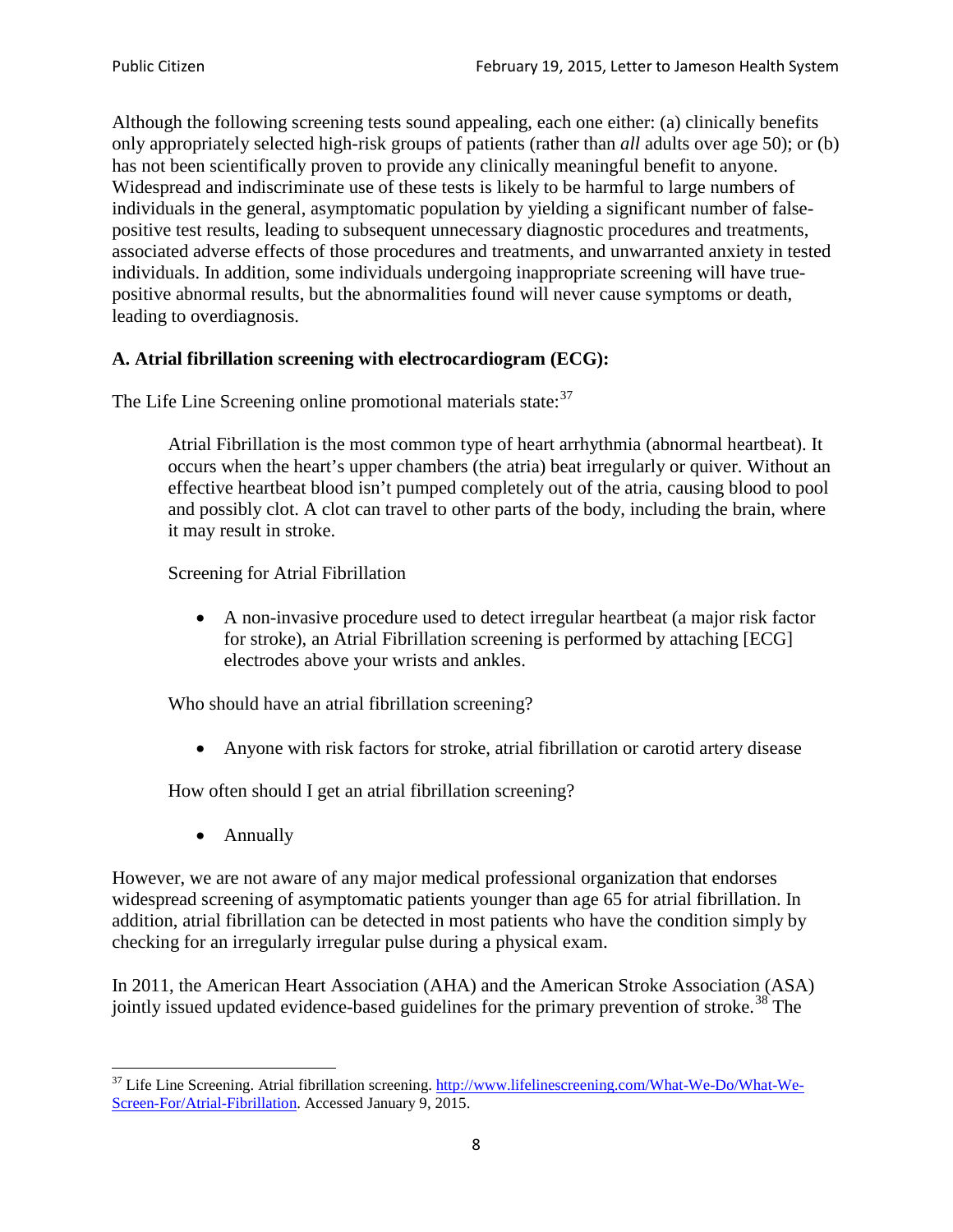American Academy of Neurology (AAN) affirmed the value of these guidelines. The 2011 AHA/ASA guidelines provided the following recommendation regarding screening for atrial fibrillation:

Active screening for atrial fibrillation in patients >65 years of age in primary care settings using pulse taking followed by an ECG as indicated can be useful.

In 2014, the AHA and the ASA issued updated evidence-based guidelines for the primary prevention of stroke.<sup>[39](#page-8-0)</sup> The AAN again affirmed the value of the updated guidelines, and the American Association of Neurological Surgeons, the Congress of Neurological Surgeons and the Preventive Cardiovascular Nurses Association endorsed them. The update provided the following recommendation regarding screening for atrial fibrillation:

Active screening for AF in the primary care setting in patients >65 years of age by pulse assessment followed by ECG as indicated can be useful.

In 2010 and 2012, the European Society of Cardiology issued evidence-based guidelines that similarly recommended that patients ages 65 and older be screened for atrial fibrillation by their primary health care providers by checking the pulse, followed by an ECG in case of irregularity. $40,41$  $40,41$ 

# **B. Stroke/Carotid Artery Ultrasound:**

The Life Line Screening online promotional materials state:<sup>[42](#page-8-3)</sup>

Your carotid arteries are the two large blood vessels in your neck that supply blood to your brain. When these arteries become clogged with cholesterol, they become dangerously narrow. If a blood clot occurs in the carotid arteries, then blood cannot reach your brain and a stroke can result. …

<sup>&</sup>lt;sup>38</sup> Goldstein LB, Bushnell CD, Adams RJ, et al. Guidelines for the primary prevention of stroke: A guideline for healthcare professionals from the American Heart Association/American Stroke Association. *Stroke*.

<sup>2011;42(2):517-584.</sup> [see page 1 for title, authors, ANA affirmation; see page 21 for recommendation]

<span id="page-8-0"></span> $\frac{2011,42(2)(317,601)}{39}$  Meschia JF, Bushnell C, Goden-Albala B, et al. Guidelines for the primary prevention of stroke: A statement for healthcare professionals from the American Heart Association/American Stroke Association. *Stroke*.

<sup>2014;45(12):3754-3832.</sup> [see page 1 for title, authors, ANA affirmation and other endorsements; see page 24 for recommendation]

<span id="page-8-1"></span><sup>40</sup> Camm AJ, Kirchhof P, Lip GYH, et al. Guidelines for the management of atrial fibrillation: The Task Force for the Management of Atrial Fibrillation of the European Society of Cardiology (ESC). *Eur Heart J*. 2010;31:2369- 2429. [See page 50]

<span id="page-8-2"></span><sup>41</sup> Camm AJ, Lip GYH, De Caterina R, et al. 2012 focused update of the ESC Guidelines for the management of atrial fibrillation: An update of the 2010 ESC Guidelines for the management of atrial fibrillation. *Eur Heart J*.

<span id="page-8-3"></span><sup>&</sup>lt;sup>2012</sup>;23(21):2719-2747. [See page 273] 42 Life Line Screening. [http://www.lifelinescreening.com/What-We-Do/What-We-](http://www.lifelinescreening.com/What-We-Do/What-We-Screen-For/Carotid-Artery-Disease)[Screen-For/Carotid-Artery-Disease.](http://www.lifelinescreening.com/What-We-Do/What-We-Screen-For/Carotid-Artery-Disease) Accessed January 9, 2015.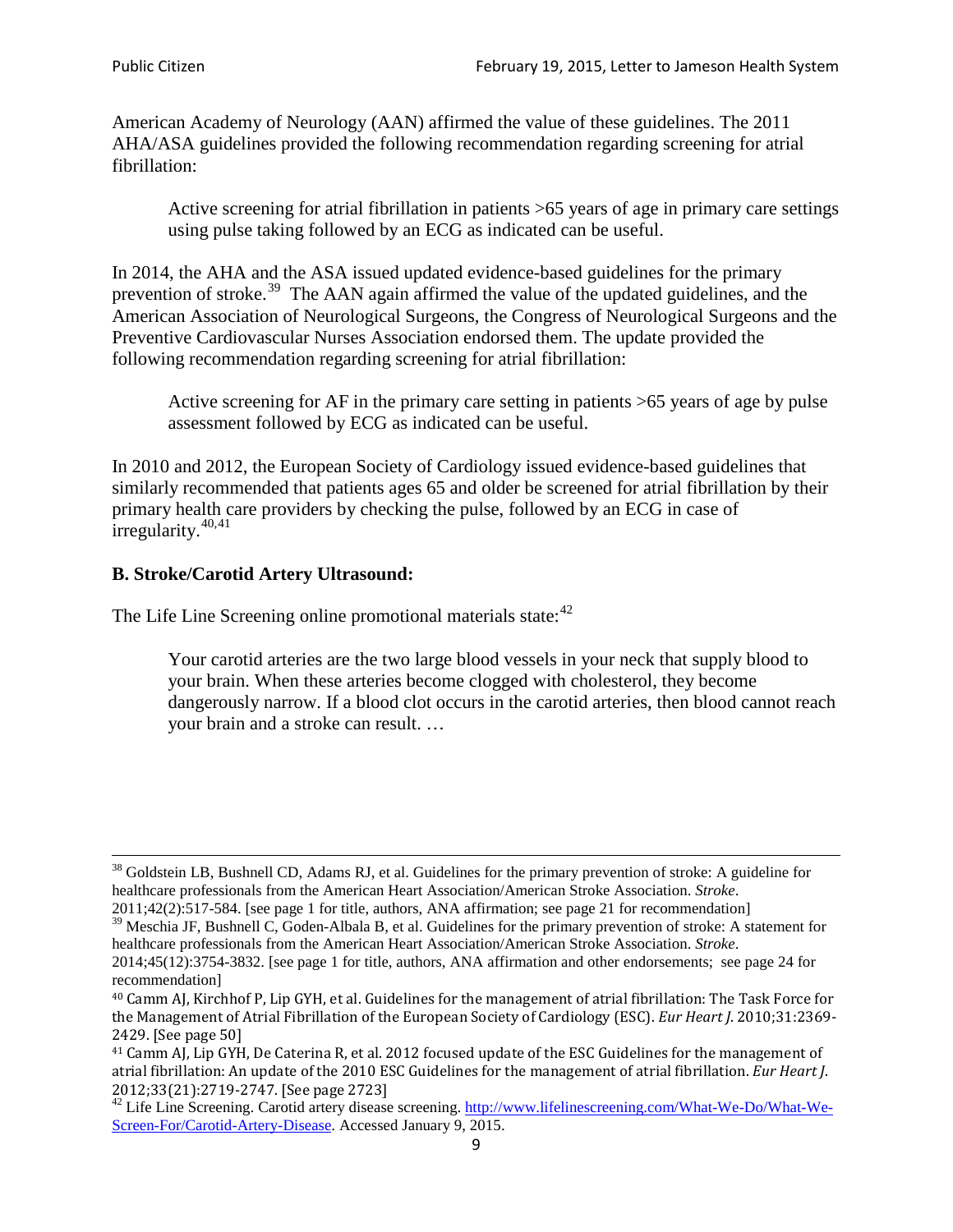Carotid Artery Disease (Plaque) Screening

• Simple, painless and non-invasive, this screening uses cutting-edge Doppler color flow ultrasound technology to create images of the carotid arteries while also measuring blood flow through them.

Who should have a carotid artery screening?

- Anyone over age 50
- Anyone over age 40 with risk factors

How often should I get a carotid artery screening?

• Annually

However, several major medical professional organizations affirmatively recommend *against* indiscriminate screening with carotid artery ultrasounds in low-risk, asymptomatic individuals, and we are not aware of any major medical professional organization that endorses such screening.

Good evidence indicates that although stroke is a leading cause of death and disability in the United States, a relatively small proportion of all disabling, unheralded strokes are due to carotid artery disease. Studies also suggest that only about 1 percent of the general population older than 65 has severe carotid artery stenosis (60 to 90 percent narrowing).<sup>[43](#page-9-0)</sup> Carotid artery stenosis is more prevalent in older adults, smokers, those with hypertension and those with heart disease; unfortunately, research has not found any single risk factor or clinically useful risk stratification tool that can reliably and accurately distinguish people who have clinically important carotid artery stenosis from those who do not.<sup>[44](#page-9-1)</sup>

In 2006, the AHA and the ASA issued a series of evidence-based guidelines for the primary prevention of stroke.<sup>[45](#page-9-2)</sup> The value of the guidelines was affirmed by the AAN. Although the guidelines did not include a specific recommendation about screening the general population for asymptomatic carotid stenosis, they did state the following:

Although highly selected patients may benefit, screening of general populations for asymptomatic carotid stenosis is unlikely to be cost-effective. The cost-effectiveness of even a one-time screening approach would be highly dependent on the ability to identify a group of persons with a high pretest likelihood of having high-grade asymptomatic disease, the availability of a screening test with a very high sensitivity and specificity when used on a side-scale basis, and very low perioperative complication rates.

<span id="page-9-0"></span> $^{43}$  U.S. Preventive Services Task Force. Screening for carotid artery stenosis: U.S. Preventive Services Task Force recommendation statement. Ann Intern Med. 2007;147(12):854-859.

<span id="page-9-2"></span><span id="page-9-1"></span><sup>&</sup>lt;sup>44</sup> *Ibid*. <sup>45</sup> Goldstein LB, Adams R, Alberts MJ, et al. Primary prevention of ischemic stroke: A guideline from the American <sup>45</sup> Goldstein LB, Adams R, Alberts MJ, et al. Primary prevention of ischemic stroke: A guide Heart Association/American Stroke Association Stroke Council. *Stroke*. 2006;37(6):1583-633.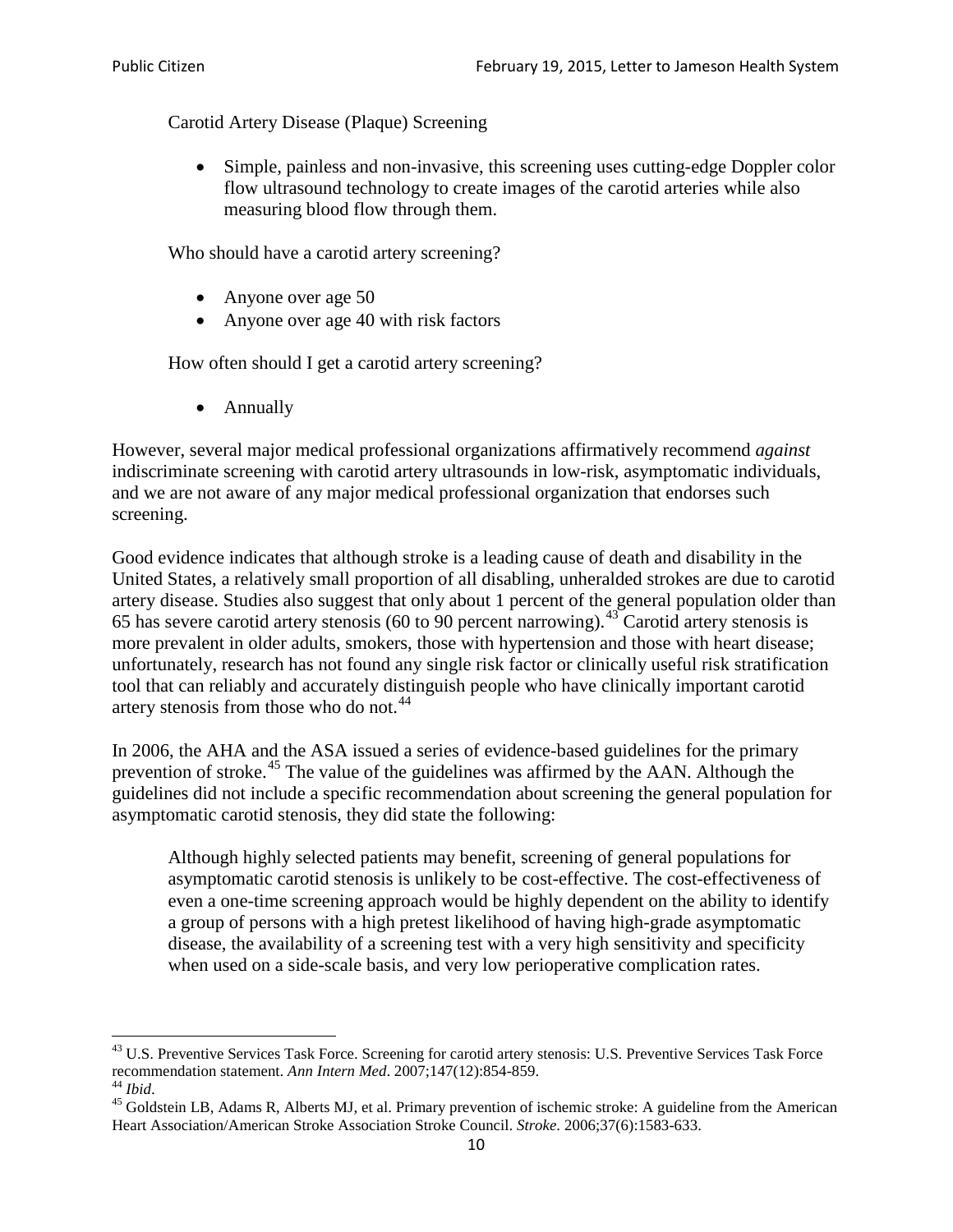These conditions for cost-effective screening are not met for carotid artery ultrasound screening of asymptomatic individuals in the general population, as discussed below.

In 2011, the AHA and the ASA issued updated guidelines for the primary prevention of stroke, the value of which was again affirmed by the  $AAN<sup>46</sup>$  $AAN<sup>46</sup>$  $AAN<sup>46</sup>$ . The updated guidelines stated the following:

Population screening for asymptomatic carotid artery stenosis is not recommended.

In 2014, the AHA and the ASA issued updated guidelines for the primary prevention of stroke.<sup>47</sup> The AAN again affirmed the value of the updated guidelines, and the American Association of Neurological Surgeons, the Congress of Neurological Surgeons, and the Preventive Cardiovascular Nurses Association endorsed them. The updated guidelines stated the following:

Screening low-risk populations for asymptomatic carotid artery stenosis is not recommended.

In 2007, the U.S. Preventive Services Task Force (USPSTF) issued an evidence-based grade D recommendation *against* screening for asymptomatic carotid artery stenosis in the general population.[48](#page-10-2) In making this a grade D recommendation, the USPSTF concluded with moderate certainty that for individuals with asymptomatic carotid artery stenosis, the benefits of screening do not outweigh the harms. It noted, in particular, the following:

#### **Importance**

Good evidence indicates that although stroke is a leading cause of death and disability in the United States, a relatively small proportion of all disabling, unheralded strokes is due to [carotid artery stenosis].

#### **Detection**

The most feasible screening test for severe [carotid artery stenosis] (for example, 60% to 99% stenosis) is duplex ultrasonography. Good evidence indicates that this test has moderate sensitivity and specificity and yields many false-positive results. A positive result on duplex ultrasonography is often confirmed by digital subtraction angiography, which is more accurate but can cause serious adverse events. Noninvasive confirmatory tests, such as magnetic resonance angiography, involve some inaccuracy. Given these facts, some people with false-positive test results may receive unnecessary invasive carotid endarterectomy surgery.

<span id="page-10-0"></span><sup>&</sup>lt;sup>46</sup> Goldstein LB, Bushnell CD, Adams RJ, et al. Guidelines for the primary prevention of stroke: A guideline for healthcare professionals from the American Heart Association/American Stroke Association. *Stroke*.<br>2011;42(2):517-584. [see page 1 for title, authors, ANA affirmation; see page 25 for recommendation]

<span id="page-10-1"></span><sup>&</sup>lt;sup>47</sup> Meschia JF, Bushnell C, Goden-Albala B, et al. Guidelines for the primary prevention of stroke: A statement for healthcare professionals from the American Heart Association/American Stroke Association. *Stroke*.

<sup>2014;45(12):3754-3832.</sup> [see page 1 for title, authors, ANA affirmation and other endorsements; see page 30 for recommendation]<br><sup>48</sup> U.S. Preventive Services Task Force. Screening for carotid artery stenosis: U.S. Preventive Services Task Force

<span id="page-10-2"></span>recommendation statement. *Ann Intern Med*. 2007;147(12):854-9.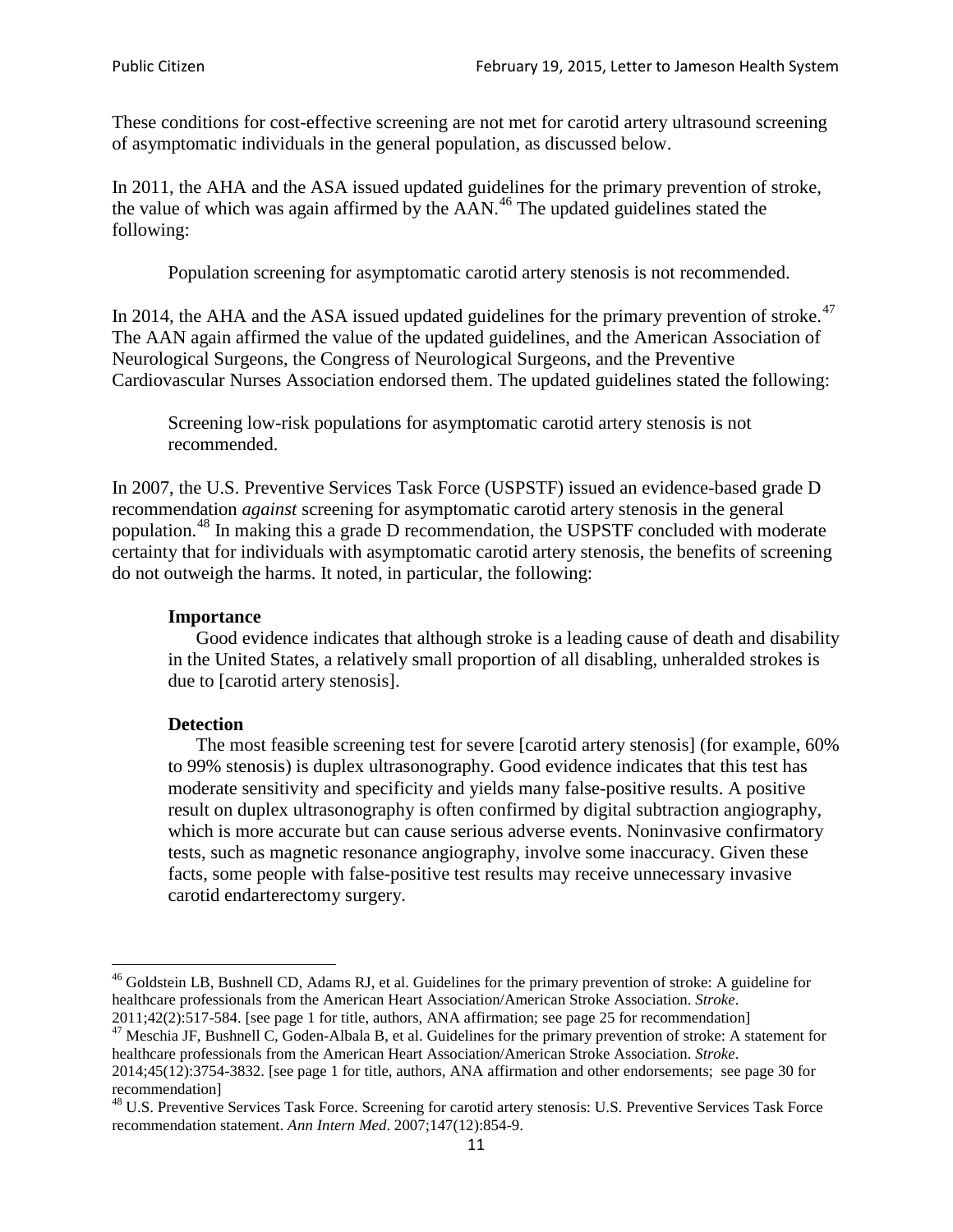#### **Benefits of Detection and Early Intervention**

Good evidence indicates that in selected, high-risk trial participants with asymptomatic severe [carotid artery stenosis], carotid endarterectomy by selected surgeons reduces the 5-year absolute incidence of all strokes or perioperative death by approximately 5%. These benefits would be less among asymptomatic people in the general population. For the general primary care population, the benefits are judged to be no greater than small.

#### **Harms of Detection and Early Intervention**

Good evidence indicates that both the testing strategy and the treatment with carotid endarterectomy can cause harms. A testing strategy that includes angiography will itself cause some strokes. A testing strategy that does not include angiography will cause some strokes by leading to carotid endarterectomy in people who do not have severe [carotid artery stenosis]. In excellent centers, carotid endarterectomy is associated with a 30-day stroke or mortality rate of about 3%; some areas have higher rates. These harms are judged to be no less than small.

In July 2014, the USPSTF issued an updated recommendation against screening for asymptomatic carotid artery stenosis in the general population.<sup>[49](#page-11-0)</sup> In reaffirming its prior recommendation, the USPSTF concluded with moderate certainty that the harms of screening for asymptomatic carotid artery stenosis outweigh the benefits. The USPSTF presented the following updated rationale: $50$ 

#### **Importance**

Stroke is a leading cause of death and disability in the United States. Although asymptomatic carotid artery stenosis is a risk factor for stroke, it causes a relatively small proportion of strokes.

#### **Detection**

The most feasible screening test for carotid artery stenosis (defined as 60% to 99% stenosis) is ultrasonography. Although adequate evidence indicates that this test has high sensitivity and specificity, in practice, ultrasonography yields many false-positive results in the general population, which has a low prevalence of carotid artery stenosis (approximately 0.5% to 1%). There are no externally validated, reliable tools that can determine who is at increased risk for carotid artery stenosis or for stroke when carotid artery stenosis is present. Adequate evidence indicates that the accuracy of screening by auscultation of the neck is poor.

#### **Benefits of Detection and Early Intervention**

There is no direct evidence on the benefits of screening for carotid artery stenosis. Adequate evidence indicates that in selected trial participants with asymptomatic carotid artery stenosis, carotid endarterectomy (CEA) performed by selected surgeons reduces the absolute incidence of all strokes or perioperative death by approximately 3.5%

<span id="page-11-0"></span><sup>&</sup>lt;sup>49</sup> LeFevre on behalf of the U.S. Preventive Services Task Force. Screening for asymptomatic carotid artery stenosis: U.S. Preventive Services Task Force Recommendation Statement. *Ann Intern Med*. Published online July 8, 2014. doi:10.7326/M14-1333. <sup>50</sup> *Ibid*.

<span id="page-11-1"></span>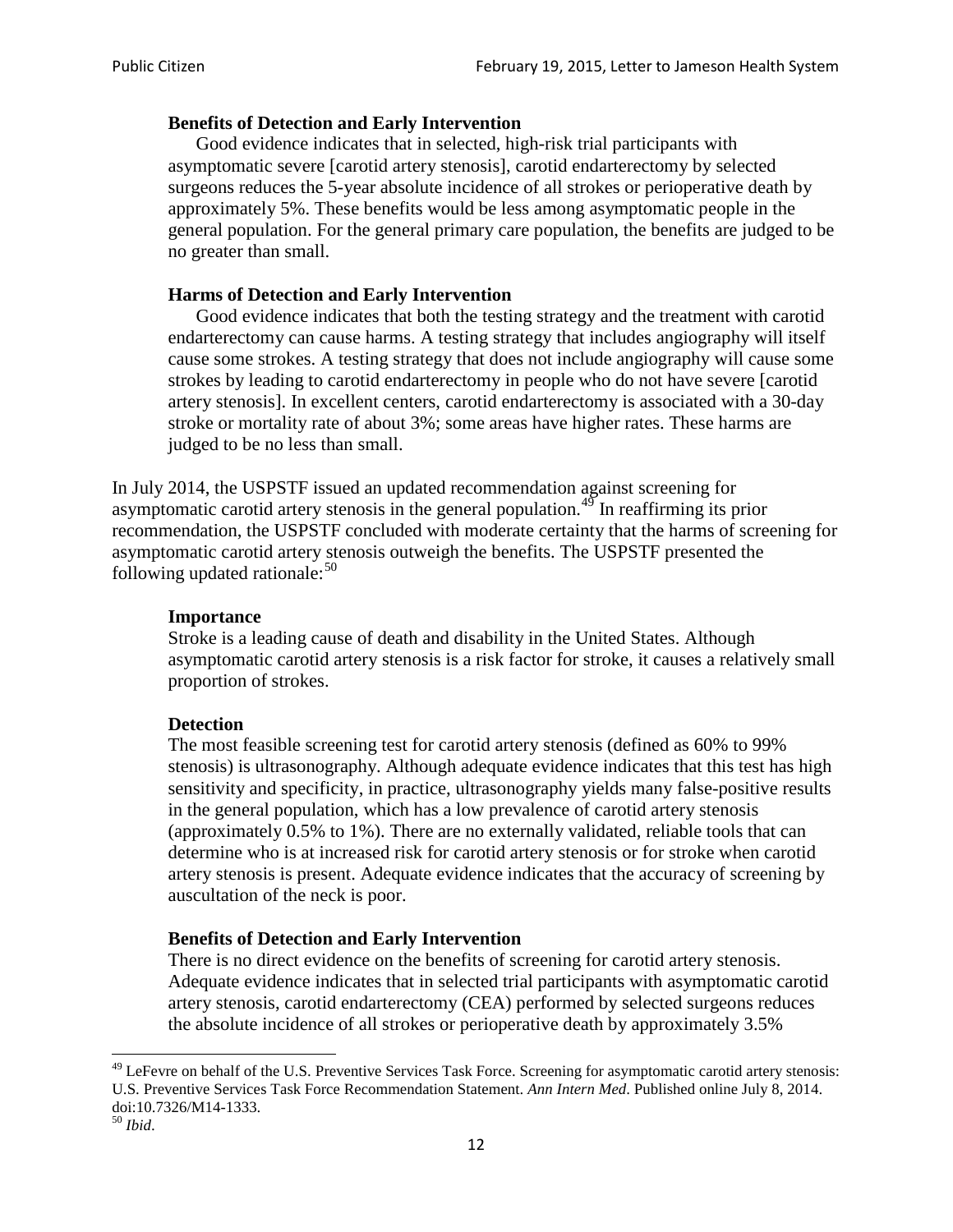compared with (outdated) medical management. However, this difference is probably smaller with current optimal medical management. The magnitude of these benefits would be smaller in asymptomatic persons in the general population. For the general primary care population, the magnitude of benefit is small to none. There is no evidence that identification of asymptomatic carotid artery stenosis leads to any benefit from adding or increasing medication doses (beyond current standard medical therapy for cardiovascular disease prevention).

#### **Harms of Detection and Early Intervention**

Adequate evidence indicates that both the testing strategy for carotid artery stenosis and treatment with CEA can cause harms. Although screening with ultrasonography has few direct harms, all screening strategies, including those with or without confirmatory tests (that is, digital subtraction or magnetic resonance angiography), have imperfect sensitivity and specificity and could lead to unnecessary interventions and result in serious harms. In selected centers similar to those in the trials, CEA is associated with a 30-day stroke or mortality rate of approximately 2.4%; reported rates are as high as approximately 5% in low-volume centers and 6% in certain states. Myocardial infarctions are reported in 0.8% to 2.2% of patients after CEA. The 30-day stroke or mortality rate after carotid angioplasty and stenting (CAAS) is approximately 3.1% to 3.8%. The overall magnitude of harms of screening and subsequent treatment of asymptomatic carotid artery stenosis is small to moderate depending on patient population, surgeon, center volume, and geographic location.

In 2007, the American Society of Neuroimaging, with co-sponsorship by the Society of Vascular and Interventional Neurology, issued evidence-based recommendations on the screening of asymptomatic carotid artery disease in the general population and selected subsets of patients.<sup>[51](#page-12-0)</sup> These societies issued a grade E recommendation *against* screening for carotid artery stenosis in the general population or in a selected population based on age, gender or any other variable alone. The criteria for a grade E recommendation were that the prevalence of disease may be high or low but detection and treatment is documented to have no benefit, or prevalence of disease is low. They also issued a grade A recommendation that screening of selective subpopulations of adults age 65 or older with at least three cardiovascular risk factors (hypertension, coronary artery disease, current cigarette smoking or hyperlipidemia) needs to be considered. The criteria of a grade A recommendation were that the prevalence of disease is high and detection and treatment is of documented benefit.

In 2011, the Society for Vascular Surgery issued a position statement recommending ultrasound screening of carotid arteries only for high-risk individuals age 55 or older, taking into account cardiovascular risk factors, such as a history of hypertension, diabetes mellitus, smoking,

<span id="page-12-0"></span><sup>&</sup>lt;sup>51</sup> Oureshi AI, Alexandrov AV, Tegeler CH, et al. Guidelines for screening of extracranial carotid artery disease: a statement for healthcare professionals from the multidisciplinary practice guidelines committee of the American Society of Neuroimaging; cosponsored by the Society of Vascular and Interventional Neurology. *J Neuroimaging*. 2007;17(1):19-47.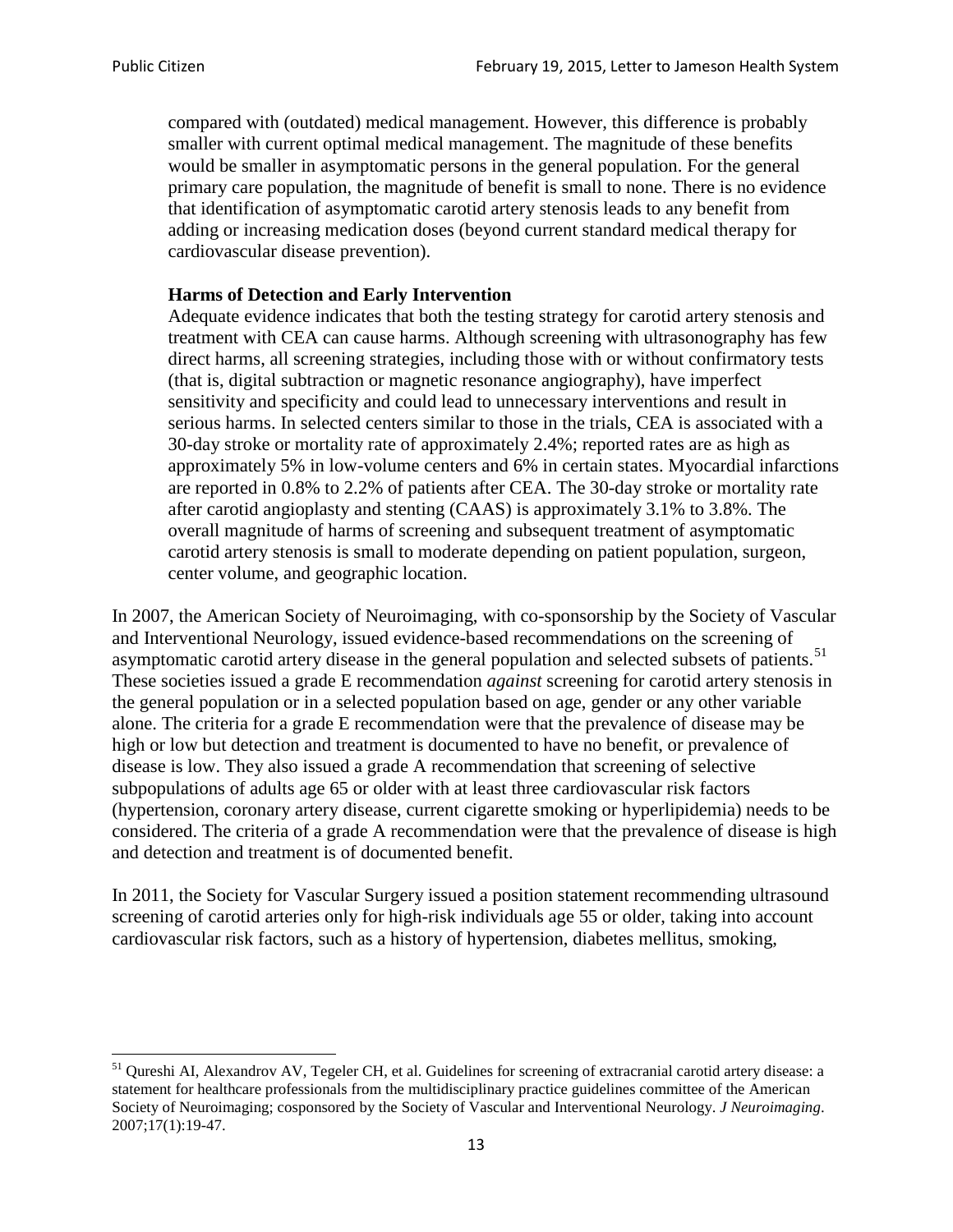hypercholesterolemia, or known cardiovascular disease.<sup>[52](#page-13-0)</sup> The position statement provided little substantive evidence to support this recommendation.

Thus, screening for carotid artery stenosis with ultrasound in the general, asymptomatic population has *not* been shown to significantly improve clinical outcomes, and numerous medical professional organizations strongly recommend against such screening.

### **C. Abdominal Aortic Aneurysm Ultrasound:**

The Life Line Screening online promotional materials state:<sup>[53](#page-13-1)</sup>

An Abdominal Aortic Aneurysm (AAA), a specific kind of aneurysm, is a condition in which the lining of the blood vessel called the aorta is enlarged within the abdomen. Abdominal aortic aneurysms pose a threat because they are usually silent until a medical emergency occurs.

The abdominal aorta is the largest blood vessel in the body and the main artery that originates in the heart. As the lining weakens from age and other risk factors, the vessel wall thins and expands. …

Screening for Aortic Aneurysms

• A painless, non-invasive procedure, an abdominal aortic aneurysm screening requires you to lie on your back while a technician uses ultrasound to take images and measurements of your abdominal aorta. …

Who should have an aortic aneurysm screening?

• Anyone with risk factors

How often should I get an aortic aneurysm screening?

• Annually

By definition, an AAA is present when aortic diameter equals or exceeds 3.0 cm (slightly more than one inch).<sup>[54](#page-13-2)</sup> Most people who have an AAA show no signs or symptoms until it ruptures. The strongest risk factor for *rupture* of an AAA is the aortic diameter.<sup>[55](#page-13-3)</sup> Thus, risk of AAA rupture rises with increasing size of the aneurysm. AAAs with a diameter between 3.0 and 3.9

<span id="page-13-0"></span> $52$  Society for Vascular Surgery. SVS position statement on vascular screenings. January 2011. http://www.vascularweb.org/about/positionstatements/Pages/svs-position-statement-on-vascular-screening.aspx.<br>Accessed January 14, 2015.

<span id="page-13-1"></span>Accessed January 14, 2015.<br>
Sa Life Line Screening. Abdominal aortic aneurysm screening. http://www.lifelinescreening.com/What-We-<br>
Do/What-We-Screen-For/Abdominal-Aortic-Aneurysms. Accessed January 9, 2015.

<span id="page-13-2"></span> $\frac{1}{54}$  Fleming C, Whitlock EP, Beil TL, Lederle FA. Screening for abdominal aortic aneurysm: A best-evidence systematic review for the U.S. Preventive Services Task Force. *Ann Intern Med.* 2005;142(3):203-211.<br><sup>55</sup> Lederle FA, Johnson GR, Wilson SE, et al. Rupture rate of large abdominal aortic aneurysms in patients refusing

<span id="page-13-3"></span>or unfit for elective repair. *JAMA*. 2002;287(22):2968-2972.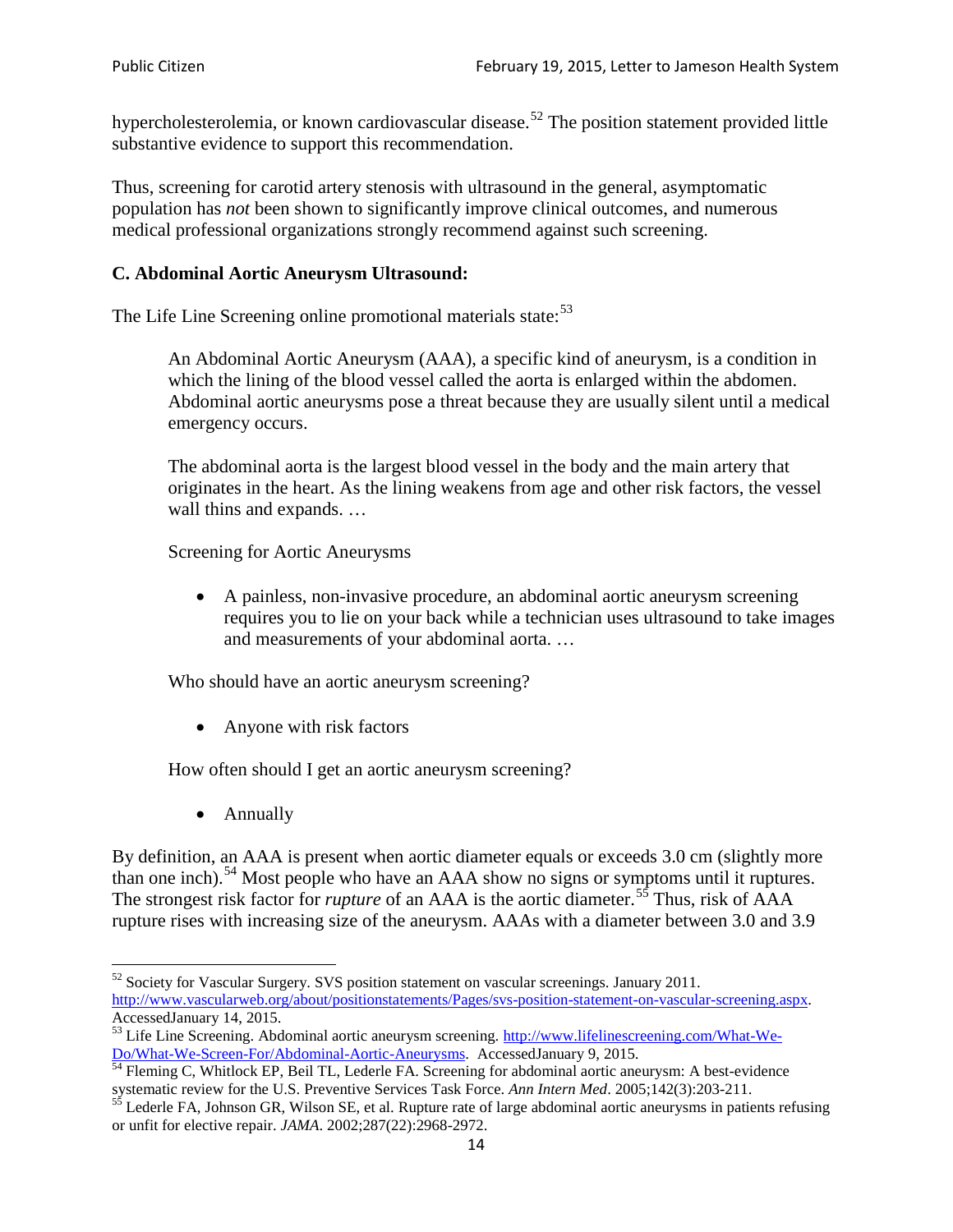cm have an essentially 0 percent annual rupture risk; those with between 4.0 and 4.9 cm have a 1 percent risk; and those between 5.0 and 5.9 cm have a 11 percent annual rupture risk.<sup>[56](#page-14-0)</sup>

In a study of an unselected general population in the U.K., the prevalence of AAA was six times greater in men than women for all age groups.<sup>[57](#page-14-1)</sup> For men not screened for  $AAA$ , almost all deaths from ruptured AAAs occurred after age 65, with more than half occurring before age 80.<sup>[58](#page-14-2)</sup> For women not screened for AAA, the majority of AAA-related deaths occurred after age 80.<sup>[59](#page-14-3)</sup>

Several major medical professional organizations affirmatively recommend one-time ultrasound screening for AAAs *only in certain high-risk individuals* given the epidemiology of AAAs described above, and we are not aware of any major medical professional organization that endorses indiscriminate ultrasound screening for AAAs in low-risk, asymptomatic individuals.

In 2005, the USPSTF issued the following evidence-based recommendations for AAA screening: $60$ 

(1) A grade B recommendation for one-time screening for AAA by ultrasonography in men age 65 to 75 who have ever smoked. In making this a grade [B recommendation,](http://www.uspreventiveservicestaskforce.org/uspstf/gradespre.htm#brec) the USPSTF offered the following rationale:

> The USPSTF found good evidence that screening for AAA and surgical repair of large AAAs ( $\geq$ 5.5 cm) in men age 65 to 75 years who have ever smoked (current and former smokers) leads to decreased AAA-specific mortality. There is good evidence that abdominal ultrasonography, performed in a setting with adequate quality assurance (that is, in an accredited facility with credentialed technologists), is an accurate screening test for AAA. There is also good evidence of important harms of screening and early treatment, including an increased number of surgeries with associated clinically significant morbidity and mortality, and short-term psychological harms. On the basis of the moderate magnitude of net benefit, the USPSTF concluded that the benefits of screening for AAA in men age 65 to 75 years who have ever smoked outweigh the harms.

(2) No recommendation for or against screening for AAA in men age 65 to 75 who have *never* smoked. In making this grade C recommendation, the USPSTF offered the following rationale:

> The USPSTF found good evidence that screening for AAA in men age 65 to 75 years who have never smoked leads to decreased AAA-specific mortality. There is, however, a lower prevalence of large AAAs in men who have never smoked

<span id="page-14-0"></span><sup>&</sup>lt;sup>56</sup> LeFevre ML on behalf of the U.S. Preventive Services Task Force. Screening for abdominal aortic aneurysm: U.S. Preventive Services Task Force recommendation statement. *Ann Intern Med*. Online June 24, 2014. doi:

<span id="page-14-1"></span><sup>10.7326/</sup>M14-1204.<br> $57$  Scott RA, Bridgewater SG, Ashton HA. Randomized clinical trial of screening for abdominal aortic aneurysm in women. *Br J Surg.* 2002;89(3):283-285.

<span id="page-14-4"></span><span id="page-14-3"></span>

<span id="page-14-2"></span><sup>&</sup>lt;sup>58</sup> *Ibid.*<br><sup>59</sup> *Ibid.* 2002;<br><sup>60</sup> U.S. Preventive Services Task Force. Screening for abdominal aortic aneurysm: Recommendation statement. *Ann Intern Med*. 2005;142(3):198-202.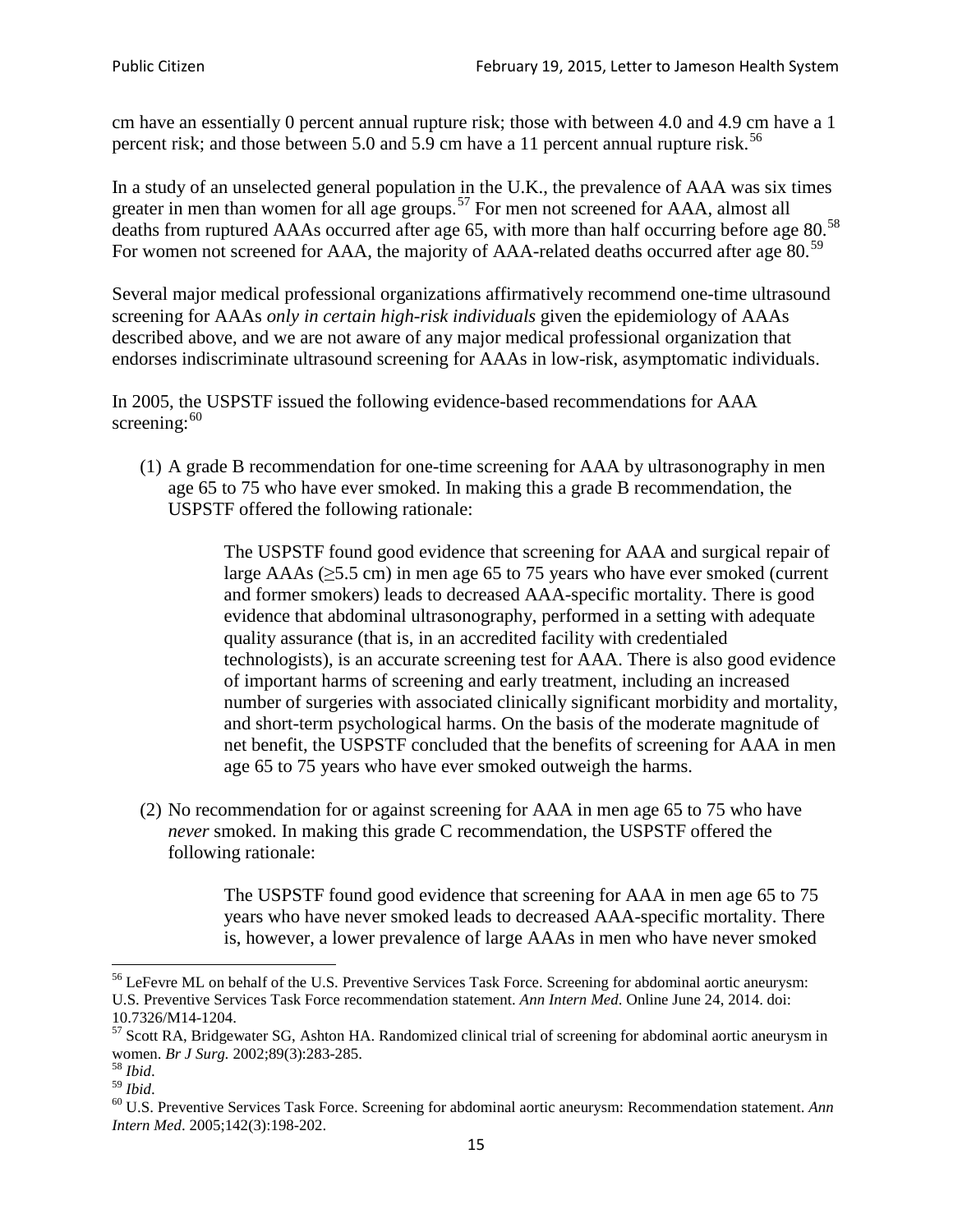compared with men who have ever smoked; thus, the potential benefit from screening men who have never smoked is small. There is good evidence that screening and early treatment lead to important harms, including an increased number of surgeries with associated clinically significant morbidity and mortality, and short-term psychological harms. The USPSTF concluded that the balance between the benefits and harms of screening for AAA is too close to make a general recommendation in this population.

(3) A grade D recommendation *against* routine screening for AAA in women. In making this a grade D recommendation, the USPSTF offered the following rationale:

> Because of the low prevalence of large AAAs in women, the number of AAArelated deaths that can be prevented by screening this population is small. There is good evidence that screening and early treatment result in important harms, including an increased number of surgeries with associated morbidity and mortality, and psychological harms. The USPSTF concluded that the harms of screening women for AAA therefore outweigh the benefits.

In June 2014, the USPSTF issued a revised recommendation statement, based on an updated review of the available evidence published between January 2004 and January 2013.<sup>[61](#page-15-0)</sup> The updated recommendations differ slightly from the 2005 recommendations and include the following: $62$ 

(1) A grade B recommendation for one-time screening for AAA with ultrasonography in men ages 65 to 75 who have ever smoked (no change from 2005). The USPSTF provided the following updated rationale for this unchanged recommendation:

> Four large, population-based, randomized, controlled trials (RCTs) show that invitation to 1-time screening for AAA is associated with reduced AAA-specific mortality in men. This benefit begins 3 years after testing and persists up to 15 years. In addition, risk reduction for AAA rupture and emergency surgery persists up to 10 to 13 years.

> In the 2 highest-quality trials, the relative reduction in AAA-specific mortality after 13 years was 42% to 66%. In the largest trial, where prevalence of AAA was approximately 5% in the screened group, screening was associated with an absolute risk reduction in death of 1.4 per 1000 men.

Abdominal aortic aneurysms are most prevalent in men who have ever smoked, occurring in approximately 6% to 7% of this population. This prevalence increases the importance of screening in these men because it maximizes the absolute benefit that could be achieved (that is, it improves the likelihood that

<span id="page-15-0"></span><sup>61</sup> Guirguis-Blake JM, Beil TL, Senger CA Whitlock EP. Ultrasonography screening for abdominal aortic aneurysms: A systematic review for the U.S. Preventive Services Task Force. *Ann Intern Med*. 2014;160(5):321- 329.

<span id="page-15-1"></span> $62$  LeFevre ML on behalf of the U.S. Preventive Services Task Force. Screening for abdominal aortic aneurysm: U.S. Preventive Services Task Force recommendation statement. *Ann Intern Med*. 2014;161(4):281-290..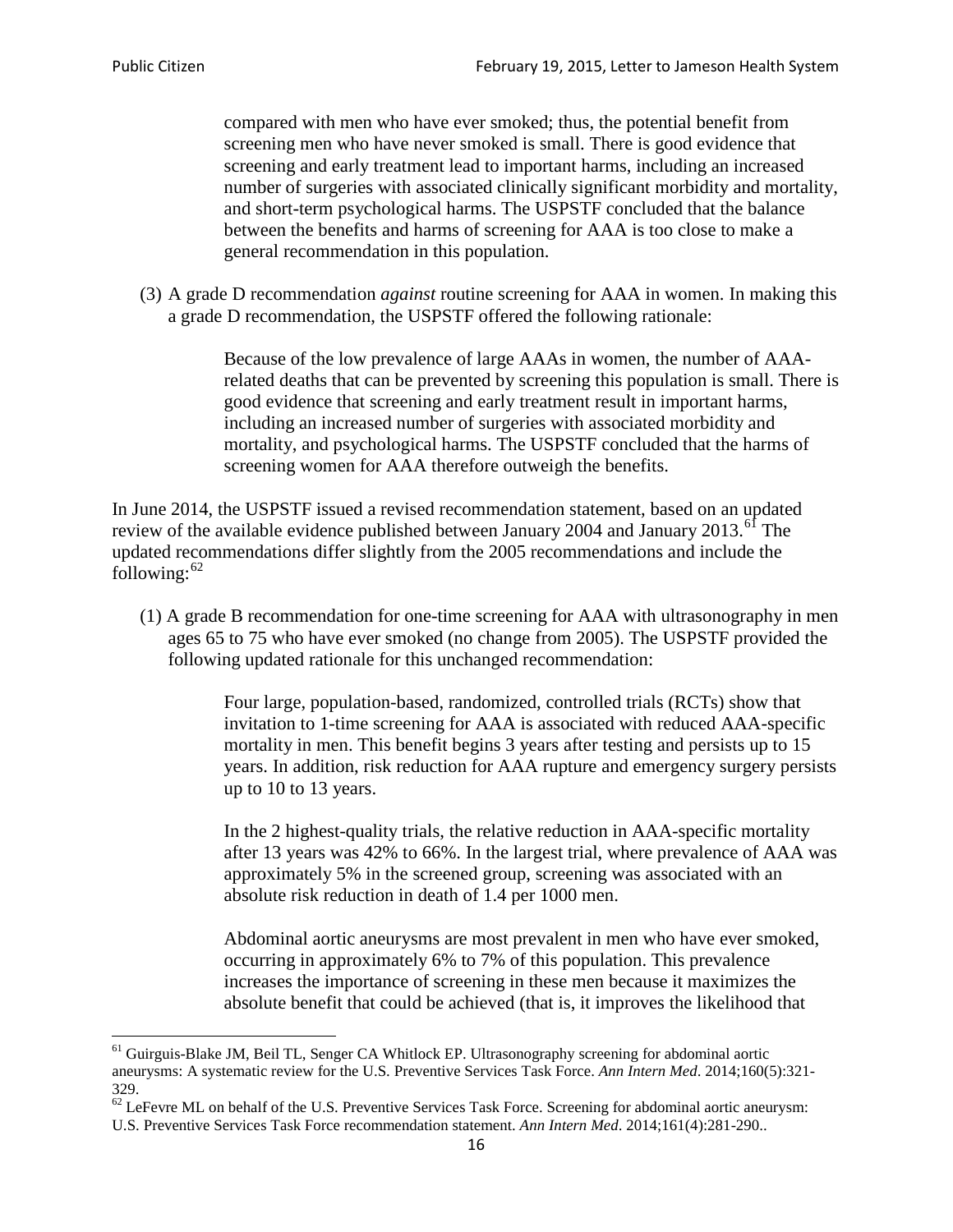men in this group will benefit from screening). Convincing evidence shows that 1-time screening with ultrasonography results in a moderate benefit in men aged 65 to 75 years who have ever smoked.

The USPSTF concluded with high certainty that screening for AAA with ultrasonography in men ages 65 to 75 who have ever smoked has a moderate net benefit.

(2) A grade C recommendation that clinicians *selectively* offer screening for AAA in men ages 65 to 75 who have never smoked rather than routinely screening all men in this group. Evidence indicates that the net benefit of screening all men ages 65 to 75 years who have never smoked is small. In determining whether this service is appropriate in individual cases, patients and clinicians should consider the balance of benefits and harms on the basis of evidence relevant to the patient's medical history, family history, other risk factors, and personal values. The USPSTF offered the following rationale for this new recommendation:

> Screening men overall reduces AAA-specific death, rupture, and emergency surgery. However, the lower prevalence of AAA in men who have never smoked (approximately 2%) substantially reduces the absolute benefit (that is, it greatly lowers the probability that men in this group will benefit from screening). Adequate evidence shows that 1-time screening for AAA with ultrasonography results in a small benefit in men aged 65 to 75 years who have never smoked.

The USPSTF also suggested the following clinical considerations with respect to this new recommendation:

Despite the demonstrated benefits of screening for AAA in men overall, the lower prevalence of AAA in male never-smokers versus male ever-smokers suggests that clinicians should consider a patient's risk factors and the potential for harm before screening for AAA rather than routinely offering screening to all male never-smokers. Important risk factors for AAA include older age and a firstdegree relative with an AAA; other risk factors include a history of other vascular aneurysms, coronary artery disease, cerebrovascular disease, atherosclerosis, hypercholesterolemia, obesity, and hypertension. Factors associated with a reduced risk for AAA include African American race, Hispanic ethnicity, and diabetes.

(3) An I statement concluding that the current evidence is insufficient to assess the balance of benefits and harms of screening for AAA in women ages 65 to 75 who have ever smoked. (An I statement means the USPSTF concludes that the current evidence is insufficient to assess the balance of benefits and harms of the service. Evidence may be lacking, of poor quality, or conflicting, and the balance of benefits and harms cannot be determined.) The USPSTF offered the following rationale for this draft statement:

> *Potential Preventable Burden.* A screening study in Sweden found that the prevalence of AAA in women aged 70 years was low (0.8%) for ever-smokers but increased to 2.0% for current smokers. A meta-analysis of individual-patient data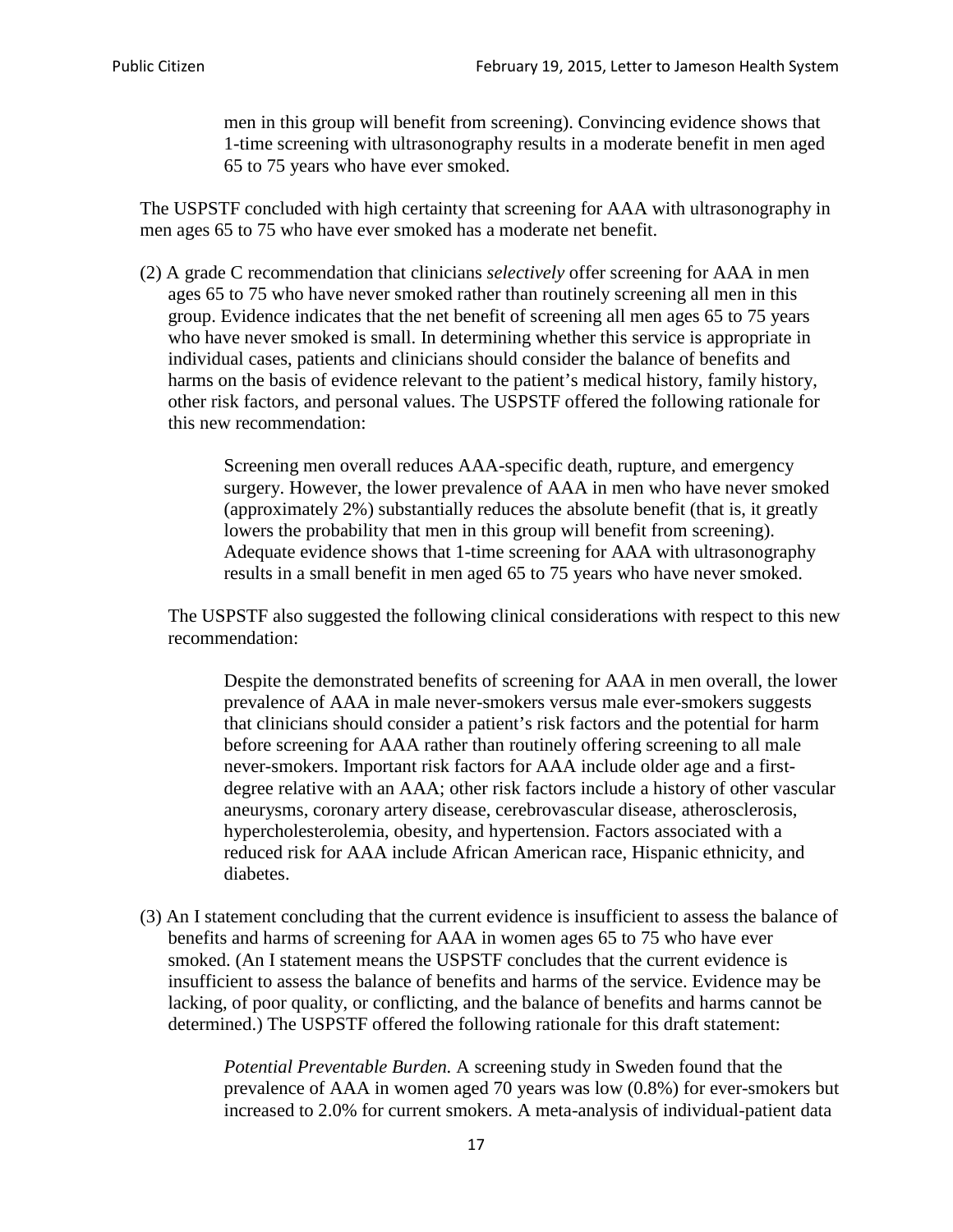found that women have a higher risk than men for AAA rupture at the same diameter (hazard ratio [HR], 3.76 [95% CI, 2.58 to 5.47]). However, AAAassociated deaths occur at an older age in women (at a time of increased competing causes of death and a declining benefit–risk ratio for operative interventions), with 70% of deaths occurring after age 80 years in women compared with fewer than 50% in men. In the only screening RCT that included women, most screen-detected AAAs in women were small (3.0 to 3.9 cm) and AAA-specific mortality was low in screened and unscreened women  $(<0.2\%)$ after 10 years.

*Potential Harms.* Four RCTs (primarily done in men) showed that screening for AAA doubled the rate of AAA-associated surgeries, largely driven by an increase in elective surgeries. Most screen-detected AAAs were below the 5.5-cm threshold for immediate repair. This finding generally results in long-term or lifelong surveillance and is probably associated with some amount of overtreatment, although the magnitude of this burden is difficult to quantify.

Most screening trials reported an associated decrease in emergency AAA repairs and a reduced 30-day mortality rate associated with emergency surgery in populations invited to screen, although mortality associated with elective surgery was not reduced. Operative mortality associated with AAAs is higher in women than in men (7% vs. 5% for open repair and 2% vs. 1% for endovascular repair, respectively).

*Costs.* In addition to the cost of ultrasonography screening (approximately \$100), the estimated potential associated cost of elective surgery to repair a screendetected AAA ranges from \$37 000 to \$43 000. Potential opportunity costs also may arise, because screening may take the place of other preventive activities that may be more beneficial to the patient.

*Current Practice.* Screening for AAA is provided as part of the "welcome-to-Medicare visit" for women who have a family history of AAA. However, the evidence is insufficient to accurately characterize current practice patterns related to screening for AAA in women.

A retrospective analysis from 2000 to 2010 used the National Inpatient Sample, a database that has a stratified 20% random sample of all nonfederal inpatient hospital admissions in the United States. This analysis found that women are more likely than men to have open surgery versus endovascular aneurysm repair (EVAR) for unruptured AAA (24% vs. 17%, respectively), potentially because of issues with access to the iliac artery (that is, smaller artery size) that may preclude endovascular management.

A retrospective review of 4026 AAA repairs in the Vascular Study Group of New England database (a voluntary registry from 30 academic and community hospitals in the 6 New England states) reported that women were more likely than men to have open surgery versus EVAR and to be older and have smaller aortic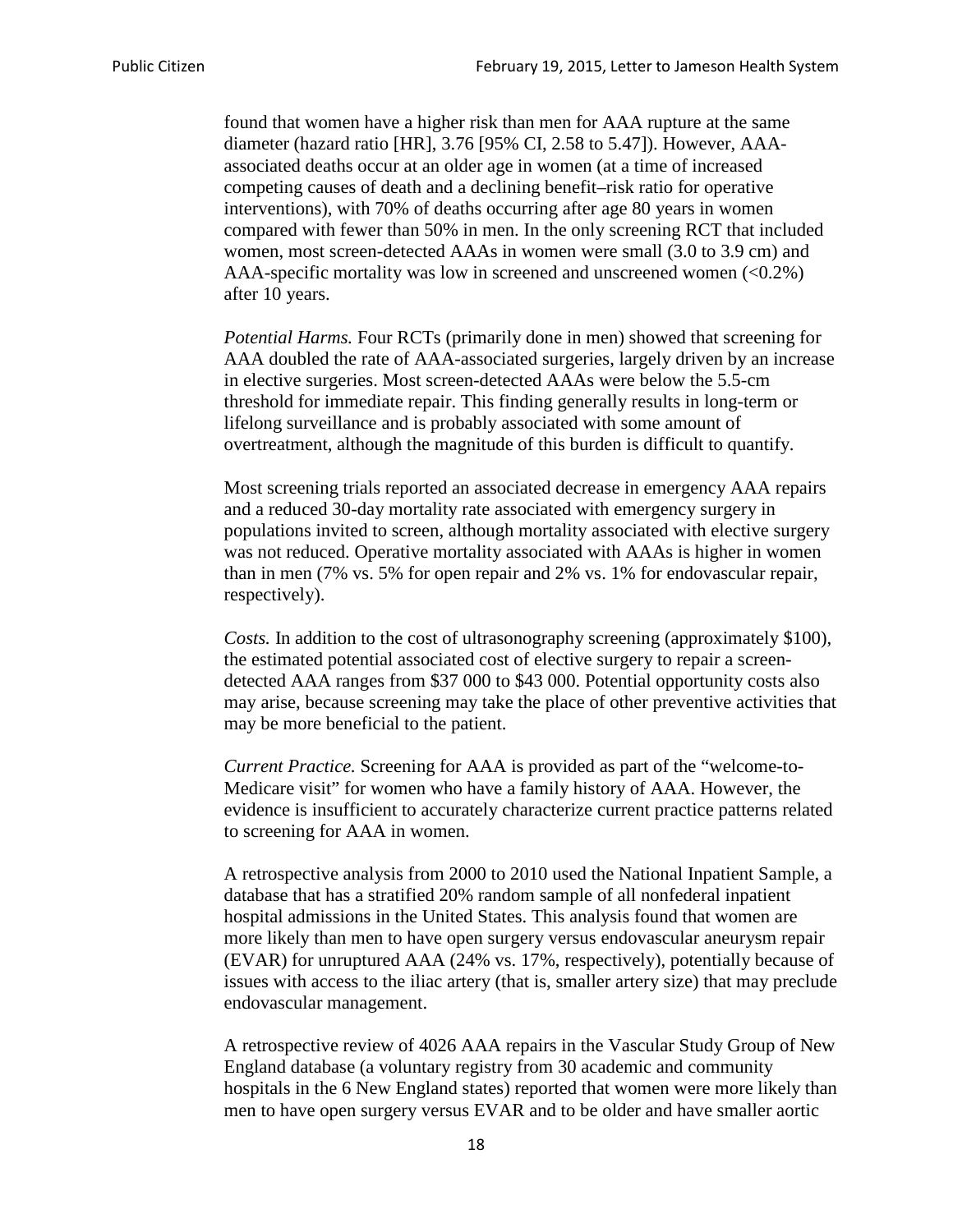diameters at the time of repair. Postoperative complications were higher in women than in men after elective EVAR or open repair, including emergency reoperations, dysrhythmias, leg ischemia or emboli, bowel ischemia, or need for discharge to another medical facility rather than home.

(4) A grade D recommendation *against* routine screening for AAA in women who have never smoked. The USPSTF offered the following rationale for this draft updated recommendation:

> The prevalence of AAA in women who have never smoked is low (0.03% to 0.60% in women aged 50 to 79 years). The evidence also shows no apparent benefit of screening for AAA in women. The USPSTF therefore concludes that adequate evidence shows that the absolute benefit of 1-time screening for AAA with ultrasonography in women who have never smoked can effectively be bounded at none or almost none.

In discussing the harms of detection and early treatment of AAAs, the USPSTF noted the following: $63$ 

In the available trials, groups invited to screening were approximately twice as likely as control groups to have any AAA surgery within 3 to 5 years, predominantly driven by an increase in elective surgeries. More than 90% of AAAs identified by screening were below the 5.5-cm threshold for immediate repair. Detecting smaller AAAs generally leads to long-term (potentially lifelong) surveillance.

A person's risk for death related to elective surgery for AAA is lower than that for death related to emergency surgery for rupture. However, the increase in the overall rates of detection and surgery in the screening groups still potentially represents a harm. A proportion of AAAs will never rupture because they do not advance or because a person dies of a competing cause.

The exact extent of overdiagnosis and overtreatment is difficult to estimate. One study from Massachusetts General Hospital reviewed 24 000 consecutive autopsies between 1952 and 1975 and found that 75% of the 473 patients who died with an undetected or unoperated AAA had a cause of death not related to the AAA (41% were >5.1 cm in diameter). Given that even elective treatment is associated with some risk for perioperative mortality, overtreatment is an important issue to consider when deciding whether to screen for this condition....

Convincing evidence shows that the harms associated with 1-time screening for AAA with ultrasonography are at least small in all populations and potentially higher in women because of their higher risk for operative mortality.

In 2011, the Society for Vascular Surgery issued a position statement on vascular screening recommending a one-time ultrasound screening for AAA for all men age 65 or older and

<span id="page-18-0"></span><sup>63</sup> *Ibid*.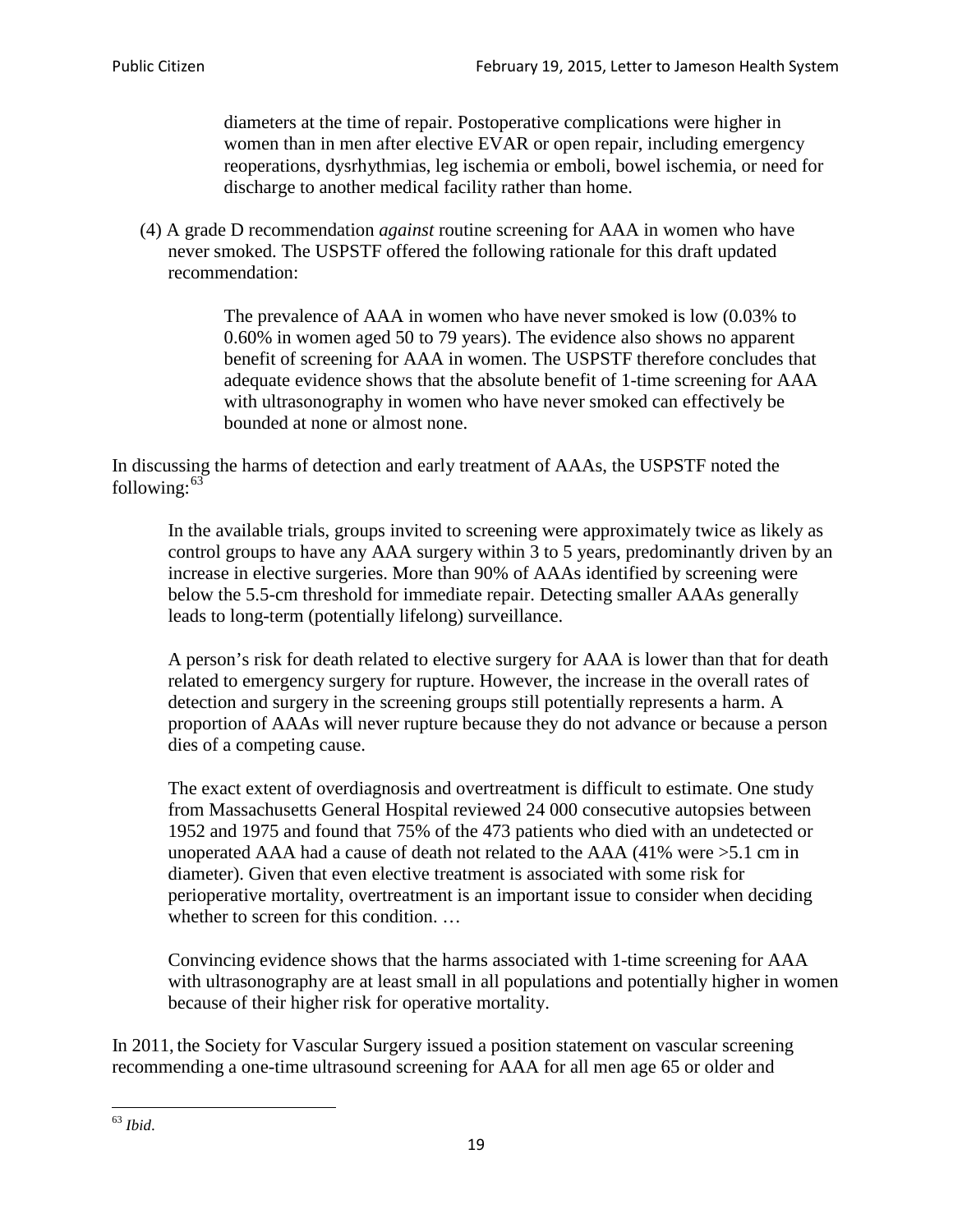screening men as early as age 55 who have a family history of AAA.<sup>[64](#page-19-0)</sup> The society also recommended one-time ultrasound screening for AAA for all women age 65 or older who have a family history of AAA or have smoked.

In 2012, the ACCF, American College of Radiology, American Institute of Ultrasound in Medicine, American Society of Echocardiography, American Society of Nephrology, Intersocietal Commission for the Accreditation of Vascular Laboratories, Society for Cardiovascular Angiography and Interventions, Society of Cardiovascular Computed Tomography, Society for Interventional Radiology, Society for Vascular Medicine, and Society for Vascular Surgery jointly issued evidence-based appropriate use criteria for noninvasive vascular testing (ultrasound and physiological testing) for a variety of possible indications.<sup>[65](#page-19-1)</sup> For each indication, these organizations classified the use of noninvasive vascular testing into one of the following three categories:

- **Appropriate:** The test is one in which the expected incremental information, combined with clinical judgment, exceeds the expected negative consequences — including the risks of the procedure itself and the downstream impact of poor test performance such as delay in diagnosis (false-negatives) or inappropriate diagnosis (false-positives) — by a sufficiently wide margin for the specific indication that the procedure is generally considered acceptable care and a reasonable approach for the indication.
- **Uncertain:** The test *may* be generally acceptable and *may* be a reasonable approach for the specific indication; uncertainty also implies that more research and/or patient information is needed to classify the indication definitively.
- **Inappropriate:** The test *is not* generally acceptable and *is not* a reasonable approach for the specific indication.

These organizations classify screening for AAA as *inappropriate* for anyone under age 65 with no history of smoking, except as noted below. They also classify such screening as *uncertain* for anyone 65 or older with no history of smoking.

These organizations did classify screening for AAA as *appropriate* for the following subgroups:

- Adults older than age 60 with a first-degree relative with an AAA.
- Adults age 65 or older who are current or former smokers.

In summary, the USPSTF and many other major medical professional organizations recommended against routine screening for AAA, or designate such screening as inappropriate for those individuals who are not at high risk for developing AAA. Screening for AAA in the

<span id="page-19-0"></span><sup>64</sup> Society for Vascular Surgery. SVS Position Statement on Vascular Screenings. January 2011. [http://www.vascularweb.org/about/positionstatements/Pages/svs-position-statement-on-vascular-screening.aspx.](http://www.vascularweb.org/about/positionstatements/Pages/svs-position-statement-on-vascular-screening.aspx) 

<span id="page-19-1"></span>Accessed August 21, 2014.<br><sup>65</sup> Mohler ER, Gornik HL, Gerhard-Herman M, et al. ACCF/ACR/AIUM/ASE/ASN/ICAVL/SCAI/SCCT/SIR/ SVM/SVS 2012 appropriate use criteria for peripheral vascular ultrasound and physiological testing part I: Arterial ultrasound and physiological testing*. J Am Coll Cardiol*. 2012;60(3):242-276.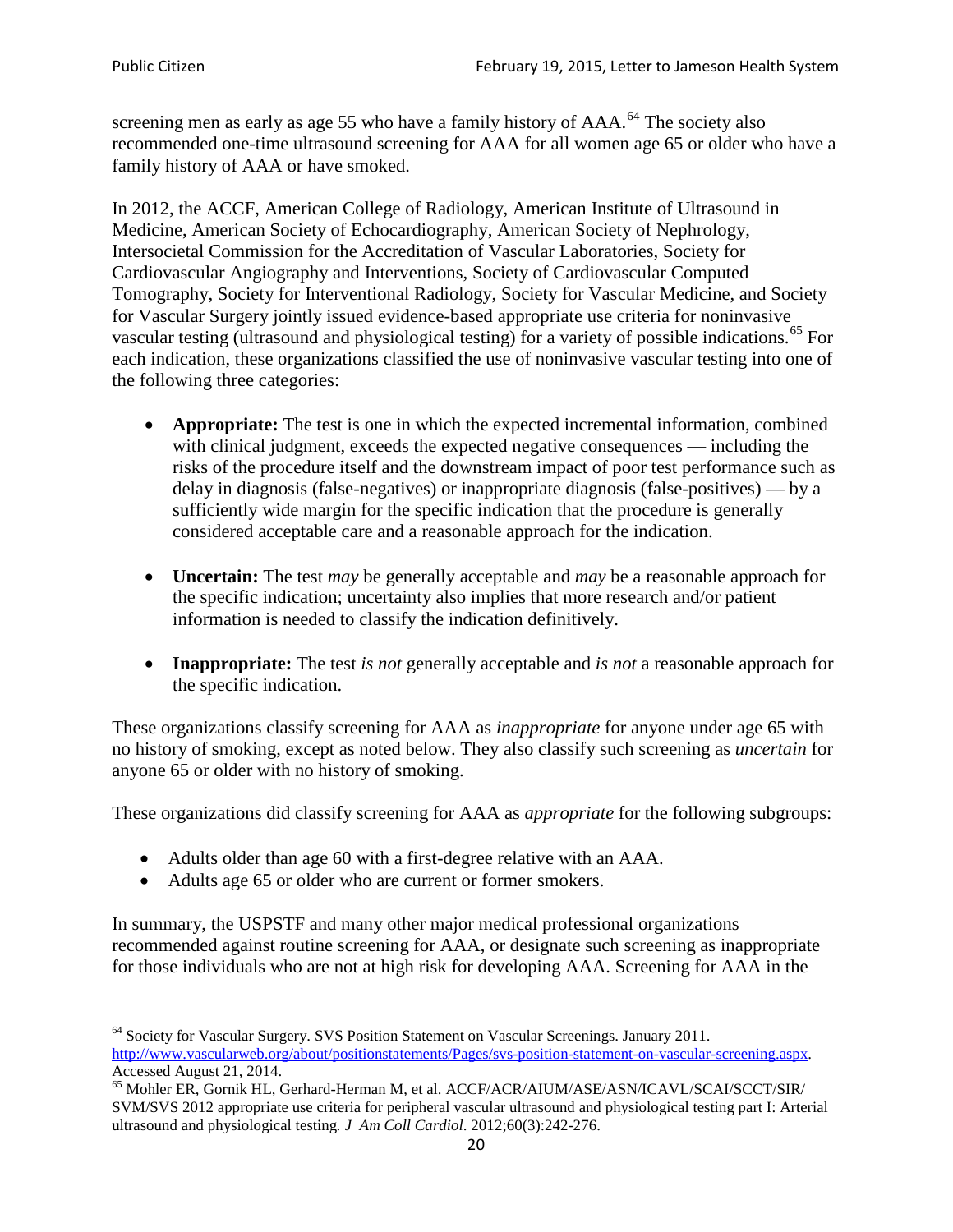general, asymptomatic population has *not* been shown to significantly improve clinical outcome and is likely to do more harm than good.

### **D. Peripheral Arterial Disease Test:**

The Life Line Screening online promotional materials state:<sup>[66](#page-20-0)</sup>

Peripheral Arterial Disease (PAD), more commonly known as hardening of the arteries, affects about eight million Americans. It is a condition in which the large and mediumsized arteries supplying blood to the legs become narrow or clogged, constricting the flow of blood. PAD is caused by atherosclerosis, a gradual process in which cholesterol and scar tissue build up, forming a substance called plaque that clogs the artery. PAD not only causes pain and disability, it also is associated with a much higher risk of heart disease. …

Peripheral Arterial Disease Screening

o A quick, easy and non-invasive procedure, PAD screening is done by using the ankle-brachial index (ABI). After removing your socks and shoes, you will have pressure cuffs placed around your upper arms and ankles. A small ultrasound device will then measure the systolic blood pressure in your limbs. …

Who should have a peripheral arterial disease screening?

• Anyone with risk factors

How often should I get a peripheral arterial disease screening?

• Annually

In 2012, the ACCF, American College of Radiology, American Institute of Ultrasound in Medicine, American Society of Echocardiography, American Society of Nephrology, Intersocietal Commission for the Accreditation of Vascular Laboratories, Society for Cardiovascular Angiography and Interventions, Society of Cardiovascular Computed Tomography, Society for Interventional Radiology, Society for Vascular Medicine, and Society for Vascular Surgery jointly issued evidence-based appropriate use criteria for noninvasive vascular testing (ultrasound and physiological testing) for a variety of possible indications. These appropriate use criteria identify the following as the only appropriate indications for lower extremity artery testing with ABI: patients with diminished pulses, femoral bruit, age greater than 50 with diabetes or smoking, or age greater than 70, which is consistent with ACC/AHA PAD guidelines. The evaluation with ABI for those younger than 50 and those with diabetes was classified as uncertain.<sup>[67](#page-20-1)</sup>

<span id="page-20-0"></span><sup>&</sup>lt;sup>66</sup> Life Line Screening. Peripheral arterial disease screening. [http://www.lifelinescreening.com/What-We-Do/What-](http://www.lifelinescreening.com/What-We-Do/What-We-Screen-For/Peripheral-Arterial-Disease)[We-Screen-For/Peripheral-Arterial-Disease.](http://www.lifelinescreening.com/What-We-Do/What-We-Screen-For/Peripheral-Arterial-Disease) Accessed January 9, 2015.<br><sup>67</sup> Mohler ER, Gornik HL, Gerhard-Herman M, et al. ACCF/ACR/AIUM/ASE/ASN/ICAVL/SCAI/SCCT/SIR/

<span id="page-20-1"></span>SVM/SVS 2012 appropriate use criteria for peripheral vascular ultrasound and physiological testing part I: Arterial ultrasound and physiological testing. *J Am Coll Cardiol*. 2012;60(3):242-276.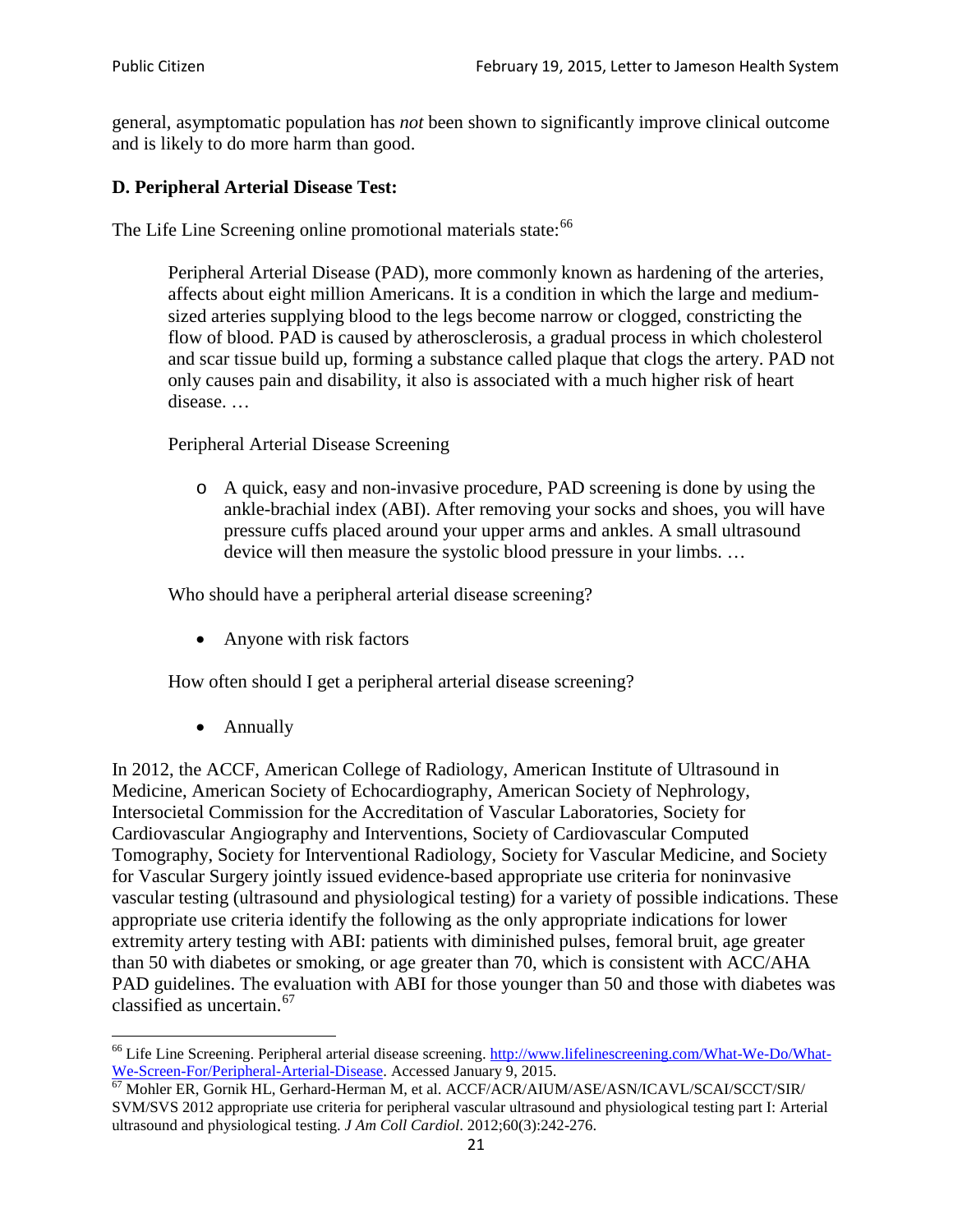In 2013, the USPSTF, based on a systematic review of the scientific literature,<sup>[68](#page-21-0)</sup> issued a grade I statement on ABI testing, concluding that the current evidence is *insufficient* to assess the balance of benefits and harms of screening for peripheral artery disease and cardiovascular disease risk assessment with ABI in adults.<sup>[69](#page-21-1)</sup> In making this statement, the USPSTF noted the following regarding its assessment of the possible benefits and harms of ABI screening:

#### **Benefits of Detection and Early Treatment**

The USPSTF found no evidence that screening for and treatment of PAD in asymptomatic patients leads to clinically important benefits. It also reviewed the potential benefits of adding the ABI to the Framingham Risk Score (FRS) and found evidence that this results in some patient risk reclassification; however, how often the reclassification is appropriate or whether it results in improved clinical outcomes is not known.

Determining the overall benefit of ABI testing requires not only evidence on appropriate risk reclassification but also evidence that this reclassification leads to treatments shown to improve clinical outcomes. One randomized trial found that aspirin did not reduce [cardiovascular disease] events in patients with a low ABI. No studies assessed the effect of lipid-lowering therapy or other cardiovascular risk reduction interventions in patients with asymptomatic PAD and no known diagnosis of [cardiovascular disease] or diabetes. The USPSTF found inadequate evidence that early treatment of screen-detected PAD leads to improvement in clinical outcomes.

#### **Harms of Detection and Early Treatment**

The USPSTF found no studies addressing the magnitude of harms of screening for PAD with the ABI; however, the direct harms to the patient of screening itself, beyond the time needed for the test, are probably minimal. Other harms resulting from testing may include false-positive results, exposure to gadolinium or contrast dye if magnetic resonance angiography (MRA) or computed tomography angiography (CTA) is used to confirm diagnosis, anxiety, labeling, and opportunity costs.

The USPSTF found inadequate evidence on the harms of early treatment of screendetected PAD. One study showed that low-dose aspirin treatment in asymptomatic patients with a low ABI may increase bleeding. Additional harms associated with treatment include use of unnecessary medications (or higher doses) and their resulting adverse effects and discontinuation of medications known to be effective in patients with established coronary artery disease (CAD) if the patient is reclassified to a lower risk category on the basis of a normal ABI.

We are not aware of any major medical professional organization that endorses such screening for peripheral vascular disease with ABI in the general asymptomatic population.

Moreover, treatment benefits for asymptomatic individuals with screen-detected PAD are not well established, and there appear to be no studies that directly assess the impact of screening

<span id="page-21-0"></span><sup>&</sup>lt;sup>68</sup> Lin JS, Olson CM, Johnson ES, Whitlock EP. The ankle-brachial index for peripheral artery disease screening and cardiovascular disease prediction among asymptomatic adults: A systematic evidence review for the U.S. Preventive Services Task Force. *Ann Intern Med.* 2013;159(5):333-341.<br><sup>69</sup> Moyer VA, U.S. Preventive Services Task Force. Screening for peripheral artery disease and cardiovascular

<span id="page-21-1"></span>disease risk assessment with the ankle–brachial index in adults: U.S. Preventive Service Task Force recommendation statement. *Ann Intern Med.* 2013;159(5):342-348.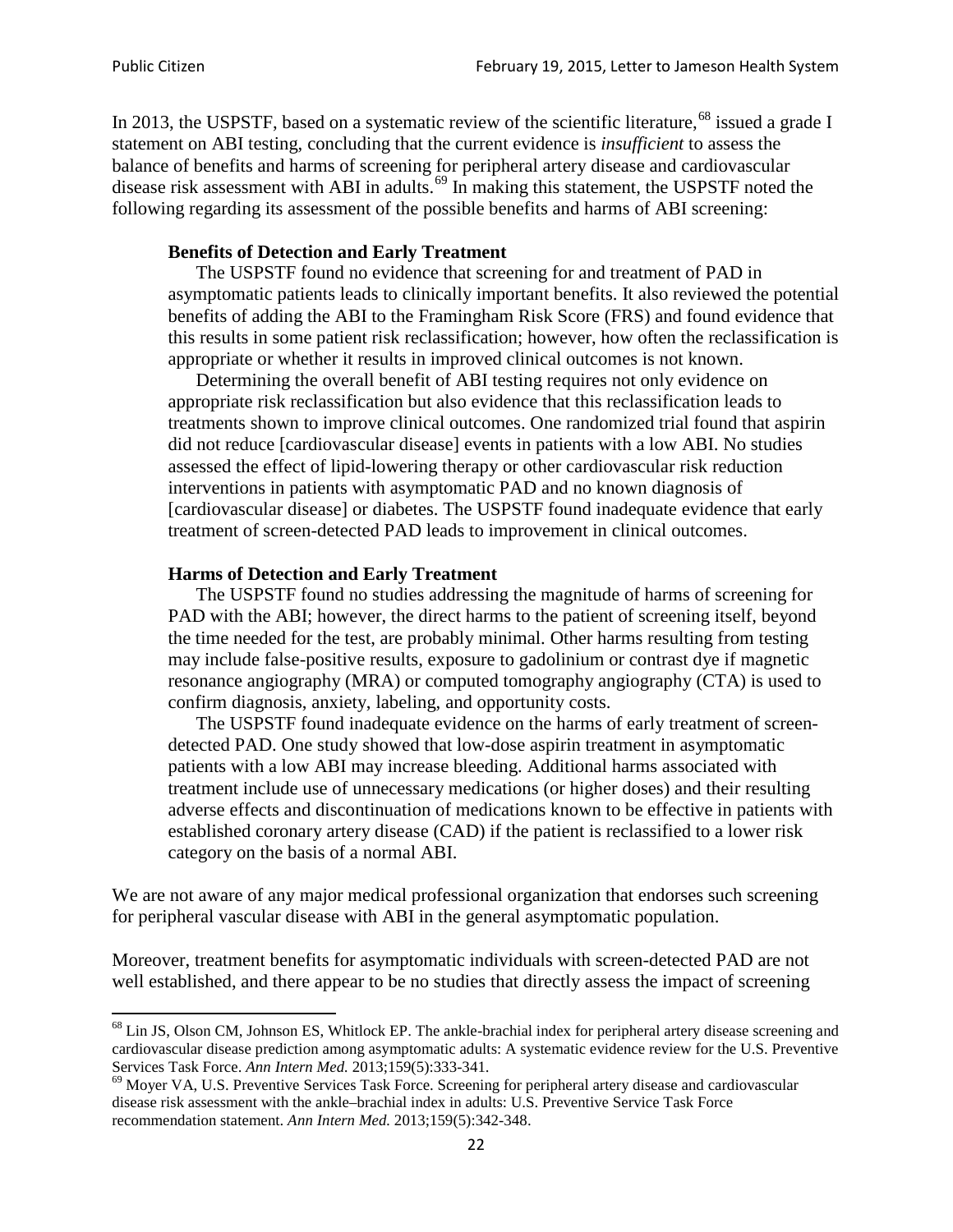unselected adults (or generally asymptomatic adults) with ABI on cardiovascular disease or PAD health outcomes.<sup>[70](#page-22-0)</sup>

### **E. Osteoporosis Screening/Bone Density Test**

The Life Line Screening online promotional materials state: $71$ 

Osteoporosis is a disease in which bone becomes extremely fragile. Bone is a complex living tissue that can be weakened by poor diet and lack of exercise.

As we age, bones begin to break down faster than new bone can be formed. Osteoporosis removes minerals from bones until they become so weak and brittle that they fracture very easily. Actions such as bending to pick up a newspaper, lifting a vacuum, or even coughing can cause a fracture. Some fractures, such as hip fractures, may require hospitalization or major surgery, and may result in disability or even death.

Screening for Osteoporosis

• An easy and painless procedure, an osteoporosis screening requires you to place your foot in an ultrasound device called a bone densitometer. This device then measures the bone mineral density [BMD] of your heel. The heel is measured because its bone is similar to that found in the hip, where fractures most often occur. …

Who should have an Osteoporosis screening?

• Anyone who has the risk factors associated with the disease ...

How often should I get an Osteoporosis screening?

• Annually

Several major medical professional organizations affirmatively recommend screening for osteoporosis in *certain high-risk individuals*, but we are not aware of any major medical professional organization that endorses such screening *annually* for any group of individuals.

In 2008, the American College of Physicians issued the following evidence-based recommendation for osteoporosis screening in men: $^{72}$  $^{72}$  $^{72}$ 

(1) Clinicians should periodically perform individualized assessment of risk factors for osteoporosis in older men (Grade: strong recommendation; moderate-quality evidence).

<span id="page-22-0"></span><sup>70</sup> [Lin JS,](http://www.ncbi.nlm.nih.gov/pubmed?term=Lin%20JS%5BAuthor%5D&cauthor=true&cauthor_uid=24156115) [Olson CM,](http://www.ncbi.nlm.nih.gov/pubmed?term=Olson%20CM%5BAuthor%5D&cauthor=true&cauthor_uid=24156115) [Johnson ES,](http://www.ncbi.nlm.nih.gov/pubmed?term=Johnson%20ES%5BAuthor%5D&cauthor=true&cauthor_uid=24156115) et al. *The Ankle Brachial Index for Peripheral Artery Disease Screening and Cardiovascular Disease Prediction in Asymptomatic Adults: A Systematic Evidence Review for the U.S. Preventive Services Task Force*. Rockville, MD: Agency for Healthcare Research and Quality; 2013.<br>http://www.ncbi.nlm.nih.gov/books/NBK164524. Accessed December 29, 2014.

<span id="page-22-1"></span> $\frac{1}{71}$  Life Line Screening. Osteoporosis screening/bone density test. [http://www.lifelinescreening.com/What-We-](http://www.lifelinescreening.com/What-We-Do/What-We-Screen-For/Osteoporosis) $\frac{Do/What-We-Screen-For/Osteoporosis}{72}$  Qaseem A, Snow V, Shekelle P, et al. Screening for osteoporosis in men: A clinical practice guideline from the

<span id="page-22-2"></span>American College of Physicians. *Ann Intern Med*. 2008;148(9):680-4.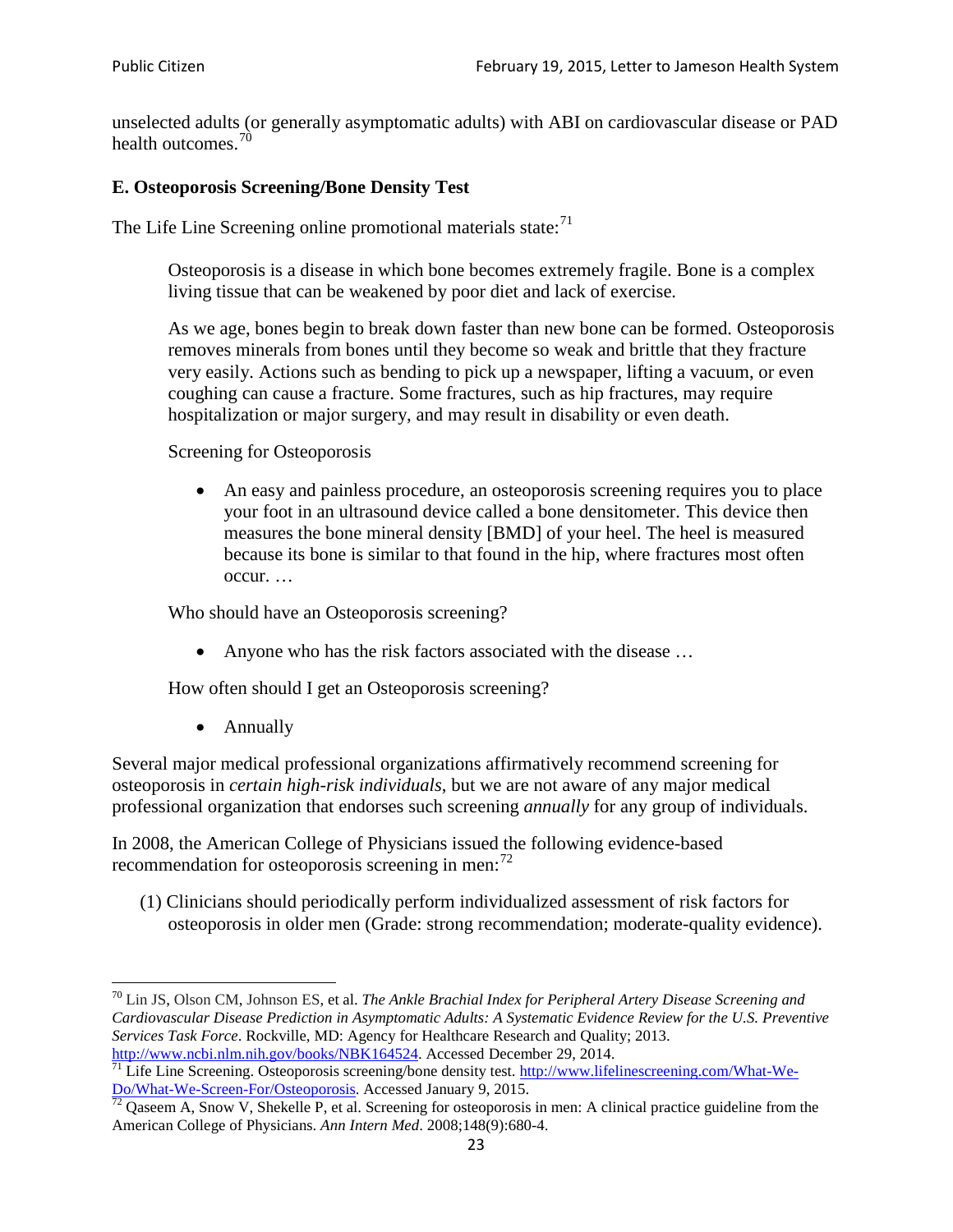A careful assessment of risk for osteoporosis in men is important. The appropriate age to start risk assessment is uncertain. However, by age 65 years, at least 6% of men have DXA [dual-energy X-ray absorptiometry]-determined osteoporosis, therefore, assessment of risk factors before this age is reasonable. Factors that increase the risk for osteoporosis in men include age (>70 years), low body weight (body mass index <20 to 25 kg/m2), weight loss (>10% [compared with the usual young or adult weight or weight loss in recent years]), physical inactivity (participates in no physical activities on a regular basis [walking, climbing stairs, carrying weights, housework, or gardening]), corticosteroid use, androgen deprivation therapy, and previous fragility fracture. Risk assessments should be updated periodically for men who choose not to be screened.

(2) Clinicians should obtain DXA for men who are at increased risk for osteoporosis and are candidates for drug therapy (Grade: strong recommendation; moderate-quality evidence).

Bone density measurement with DXA is the accepted reference standard for diagnosing osteoporosis in men. Men who are at increased risk for osteoporosis are candidates for DXA. Little evidence about alternatives to DXA exists. The 2 most studied methods are quantitative ultrasonography (usually of the calcaneus) and the OST [Osteoporosis Self-Assessment Tool]. Available evidence indicates that neither alternative is sufficiently sensitive or specific at predicting DXA-determined bone mass to be recommended as a substitute for DXA. Although 1 study has demonstrated a strong relationship between calcaneal ultrasonography and subsequent fracture, until treatment trials establish the effectiveness of therapy for osteoporosis diagnosed by ultrasonography rather than DXA, the role of ultrasonography in initiating therapy remains uncertain. No studies have evaluated the optimal intervals for repeated screening by using BMD measurement with DXA.

The evidence review showed that calcaneal ultrasonography predicts DXA-determined osteoporosis only modestly well. However, more important, it was a strong predictor of fracture in men. This may be because ultrasonography identifies other bone properties, such as bone quality, which may not be identified on DXA. Because treatment trials have not measured the effectiveness of therapy for osteoporosis diagnosed by ultrasonography rather than DXA, the role of ultrasonography in diagnosis remains uncertain.

In 2011, the USPSTF issued the following updated evidence-based recommendations for osteoporosis screening:<sup>[73](#page-23-0)</sup>

(1) A grade B recommendation for screening for osteoporosis in women aged 65 years or older and in younger women whose fracture risk is equal to or greater than that of a 65 year-old white woman who has no additional risk factors. In making this a grade B recommendation, the USPSTF offered the following rationale:

> No controlled studies have evaluated the effect of screening for osteoporosis on fracture rates or fracture-related morbidity or mortality.

<span id="page-23-0"></span><sup>&</sup>lt;sup>73</sup> U.S. Preventive Services Task Force. Screening for osteoporosis: U.S. Preventive Services Task Force recommendation statement. *Ann Intern Med*. 2011;154(5):356-364.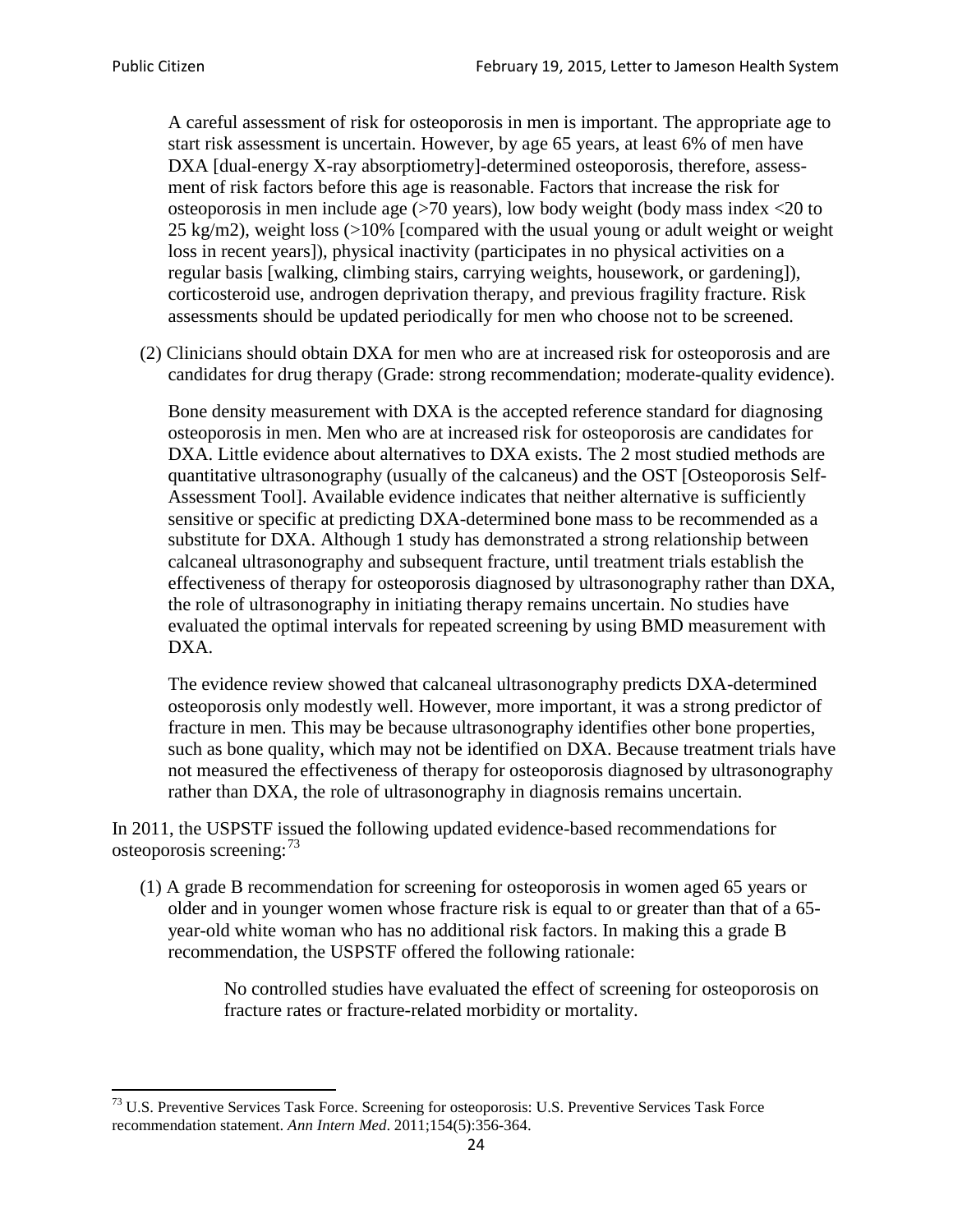In postmenopausal women who have no previous osteoporotic fractures, the USPSTF found convincing evidence that drug therapies reduce the risk for fractures. In women aged 65 years or older and in younger women whose fracture risk is equal to or greater than that of a 65-year-old white woman who has no additional risk factors, the USPSTF judged that the benefit of treating screeningdetected osteoporosis is at least moderate.

(2) An I statement concluding that the current evidence is insufficient to assess the balance of benefits and harms of screening for osteoporosis in men.

> Because of the lack of relevant studies, the USPSTF found inadequate evidence that drug therapies reduce the risk for fractures in men who have no previous osteoporotic fractures. The USPSTF identified the absence of randomized trials of primary fracture prevention in men who have osteoporosis as a critical gap in the evidence.

The USPSTF concludes that for men, evidence of the benefits of screening for osteoporosis is lacking and the balance of benefits and harms cannot be determined.

In discussing how often women should be screened for osteoporosis, the USPSTF noted the following: $74$ 

The potential value of rescreening women whose initial screening test did not detect osteoporosis is to improve fracture risk prediction. Evidence is lacking about optimal intervals for repeated screening and whether repeated screening is necessary in a woman with normal BMD. Because of limitations in the precision of testing, a minimum of 2 years may be needed to reliably measure a change in BMD; however, longer intervals may be necessary to improve fracture risk prediction. A prospective study of 4124 women aged 65 years or older found that neither repeated BMD measurement nor the change in BMD after 8 years was more predictive of subsequent fracture risk than the original measurement.

In 2012, the American College of Obstetricians and Gynecologists (ACOG) issued the following updated evidence-based recommendations on screening women for osteoporosis:<sup>[75](#page-24-1)</sup>

Bone density screening for women should begin at age 65 years. DXA absorptiometry screening can be used selectively for women younger than 65 years if they are postmenopausal and have other significant risk factors for osteoporosis or fracture.

Regarding how often women should be screened for osteoporosis, the ACOG recommended the following: $^{76}$  $^{76}$  $^{76}$ 

(1) In the absence of new risk factors, DXA screening should not be performed more frequently than every 2 years.

<span id="page-24-2"></span><span id="page-24-1"></span><span id="page-24-0"></span><sup>74</sup> *Ibid.* <sup>75</sup> American College of Obstetricians and Gynecologists. Osteoporosis. September 17, 2012. [http://www.guideline.gov/content.aspx?id=38413#Section420.](http://www.guideline.gov/content.aspx?id=38413#Section420) Accessed January 7, 2015.<br><sup>76</sup> *Ibid.*